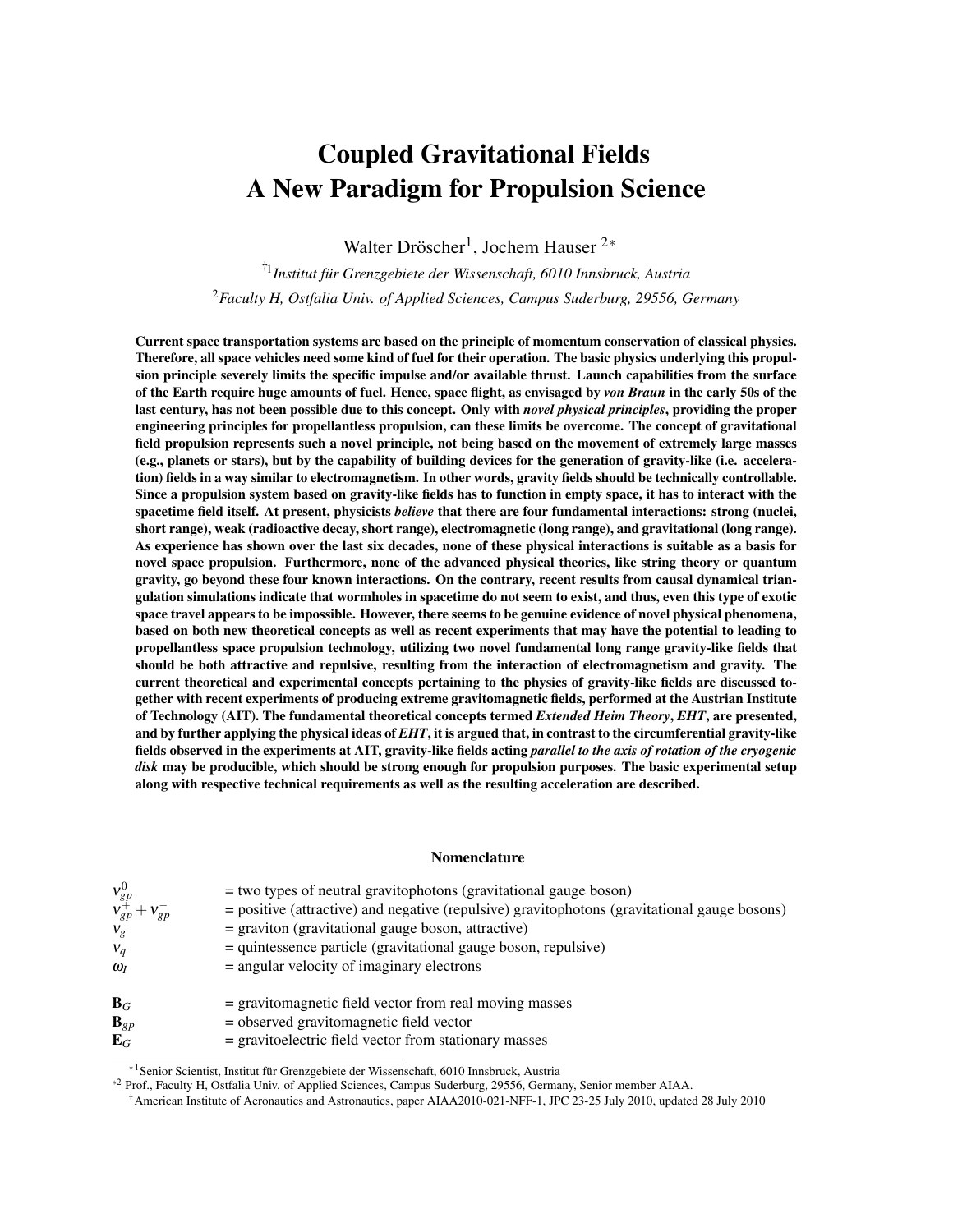| ${\bf E}_{gp}$       | = gravitoelectric field vector from gravitophotons                                                         |
|----------------------|------------------------------------------------------------------------------------------------------------|
| G                    | = gravitational constant comprising three parts, $G_N, G_{gp}, G_q$                                        |
| $G_N$                | = Newtonian gravitational constant, (mediated by graviton, attractive force)                               |
| $G_{gp}$             | = gravitational constant for gravitophoton interaction = $\frac{1}{67^2}G_N$ , this type of gravitation is |
|                      | both attractive and repulsive                                                                              |
| $G_q$                | = gravitational constant of quintessence interaction, repulsive, $10^{-18} \times G_N$                     |
| $g_{\mu\nu}$         | = component of metric tensor as in GR, $\mu$ , $\nu$ = 0, 1, 2, 3                                          |
| $g_{\mu\nu}(H_\ell)$ | = metric tensor of Hermetry form $H_{\ell}, \ell = 1, , 16$                                                |
| $g_{gp} \over H^8$   | = gravitophon acceleration (in contrast to gravitational acceleration by gravitons)                        |
|                      | = Heim space, eight-dimensional internal space attached to each point of spacetime                         |
| $H_{\ell}$           | = Hermetry form (metric subtensor from double coordinate transformation), $\ell = 1, , 16$                 |
| $m_e, m_p$           | = electron and proton mass, respectively                                                                   |
| O(8,q)               | $=$ group structure of all messenger bosons where q denotes the set of quaternions                         |
| O(8,q)               | $=$ symmetry group structure of 15 Hermetry forms that describe                                            |
|                      | the physically possible particle families and fields                                                       |
|                      | $R^3$ , $T^1$ , $S^2$ , $I^2$ = subspaces of internal space $H^8$                                          |
| $\mathcal{V}$        | $=$ circumferential velocity of disk in axial field experiment                                             |
|                      |                                                                                                            |

# I. Experimental and Theoretical Concepts of Novel Field Propulsion

## <span id="page-1-0"></span>A. Current Status of Space Propulsion

T HE current status of space propulsion is characterized by two contradicting scenarios. The first one, chemical propulsion delivers high thrust but for several minutes only at relatively low specific impulse, and is used today to lift heavy payloads from the surface of the Earth into nearby space (for instance LEO). The second one, electric and plasmadynamic propulsion, provides low thrust over longer periods of time (up to several months) at high specific impulse, and is employed in scientific interplanetary missions of long duration. Propulsion systems can be classified according to their physical principles as thermal propulsion systems or electromagnetic propulsion systems. Advanced versions of these systems are described in the recent book by Bruno et al.,<sup>21</sup> which performs a linear extrapolation of present technology, envisaged to be realizable in 2020. Another class of advanced concepts using photonic propulsion, solar sails, or laser propulsion has been suggested. Comparing these advanced concepts with the space propulsion concepts discussed in the books by Seifert et al.  $(1959)^{1}$  and Corliss  $(1960)^{2}$  it becomes obvious that the **physical** principles of all of these concepts have been around for several decades, but with *regard to performance no significant progress* has been made. For instance, electric propulsion systems were already tested in the 1960s and so was nuclear propulsion. Chemical propulsion systems were never more powerful than in the 1960s.

The reason for this lack in progress is that *physical laws pose strict limits on the practicality and the performance of even the most advanced propulsion systems* and in practice have *prevented the construction of efficient and effective propulsion systems*. First, all systems considered so far operate on the basis of expulsion of mass and energy, i.e., have to obey classical momentum conservation. Hence, some kind of propellant needs to be provided. Second, the speed of light in vacuum is limited by special relativity, so interstellar travel in general does not seem to be feasible in our spacetime. This, however, is not at all a concern at present, since our current chemical propulsion systems are delivering velocities of about 10 km/s.

The state of the art of different types of advanced space propulsion concepts, based on more sophisticated physics, like space drives, warp drives, or gravity control are described in Davis and Millis (eds.)<sup>3</sup>. Nevertheless, these concepts are all utilizing one of the known four fundamental physical interactions. For instance, they are making use of special properties of the spacetime metric of general relativity (*GR*), or try to exploit quantum entanglement for faster than light travel. Although these concepts have been known, too, in *physics since the late 1930s*, their engineering realization seems to be as unlikely today as it was at the time of their discovery. In particular, faster than light approaches in general relativity, *GR*, as investigated by Davis, Chapter 15, in<sup>3</sup> *probably are ruled out by novel causal dynamical triangulation computer simulations*4–6 , since realistic spacetime topologies do not seem to allow this kind of traversable wormholes, and this type of interstellar travel thus appears unfeasible.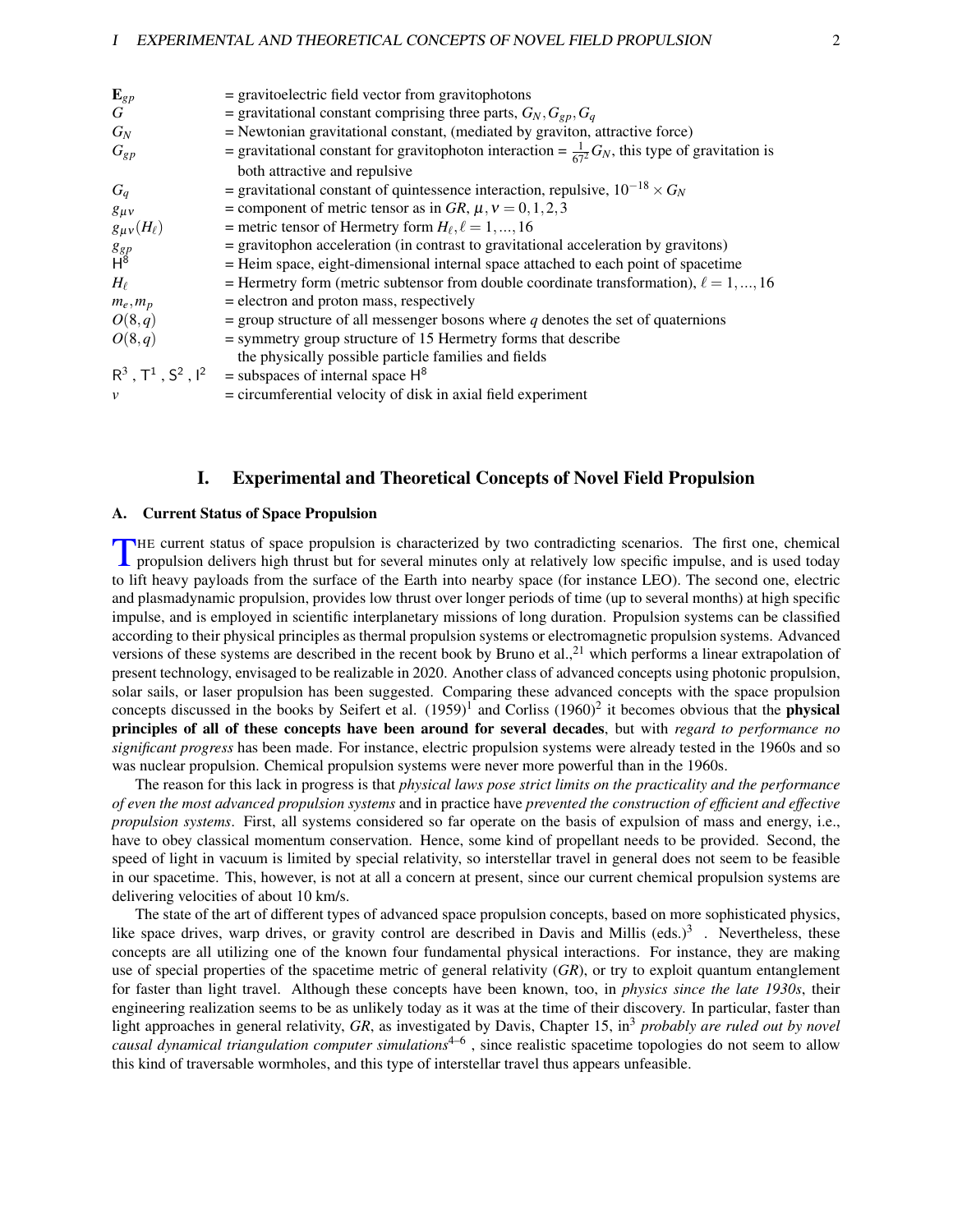

Figure 1. The picture shows the rapidly increasing mission difficulty and hazard of current space propulsio technology with respect to flight distance. The abscissa depicts distance in km while the ordinate shows the travel time in days. Space flight as envisaged by *von Braun* cannot be achieved within the stringent limits imposed by the currently four known fundamental physical interactions.

## B. Novel Physical Interactions and Particles

On the other hand, current physics has no explanation for the existence of exactly four fundamental forces that is, there is a *belief* only about the existence of four fundamental interactions<sup>7,8</sup>. The question therefore arises, are there any additional fundamental physical interactions? Perhaps it is classical physics and not quantum mechanics that is incomplete, i.e., there might exist additional long range interactions. This question was discussed and analyzed in more detail in several recent papers, for instance  $9, 14–16$ . For several years, novel physical ideas have been presented under the name *Extended Heim Theory*, (*EHT*) [a](#page-2-0) by complementing spacetime with an internal eight-dimensional space H 8 . No extra spatial dimensions exist. that is, spacetime is 3+1. Although these physical concepts of *EHT* were laid out in previous publications, see for instance,<sup>9, 14–16</sup> a concise presentation for the sake of understanding of the essential features will be given in this paper. Most important, *EHT* is postulating the existence of six fundamental forces. According to *EHT*, there should be three gravitational forces in combination with the known electromagnetic, weak, and strong interactions. Beside Newtonian gravitation (graviton ν*<sup>g</sup>* attractive, coupling constant *GN*), *EHT* requires the existence of two additional gravitational fields, termed *gravitophoton interaction* ν*gp* both attractive and repulsive, which results from the conversion of electromagnetic energy into gravitational energy, and *quintessence* ν*q*,  $(repulse)^{9, 10, 15, 16, 48}$ .

The question naturally arises about the physical relevance of theses ideas. Are there any, hitherto unknown, physical phenomena that might justify the assumption of the existence of additional physical interactions? The answer *seems to be affirmative*. In March 2006, the European Space Agency (ESA), on their webpage, announced credible experimental results, reporting on the generation of both extreme *gravitomagnetic* (termed frame dragging in *GR*, which, however, is too small to be measured in a laboratory on *Earth*) and *gravity-like* or *gravitoelectric* fields, which

<span id="page-2-0"></span><sup>&</sup>lt;sup>a</sup>It should be noted that this doe not mean that *EHT* has reached the status of physical theory. At present it is a collection of novel additional physical concepts, leading to the construction of a poly-metric tensor that possibly encompasses all physical interactions<sup>9, 14, 15</sup>. It is a phenomenological approach to geometrize all physical interactions as envisaged by Einstein in one of his latest papers, see<sup>20</sup>. *EHT* constitutes a phenomenological approach to classify physical interactions and physical particles, extending the idea of mono-metric from *GR* to poly-metric as presented by Heim<sup>22</sup> in 1952, and Finzi $32$  in 1955.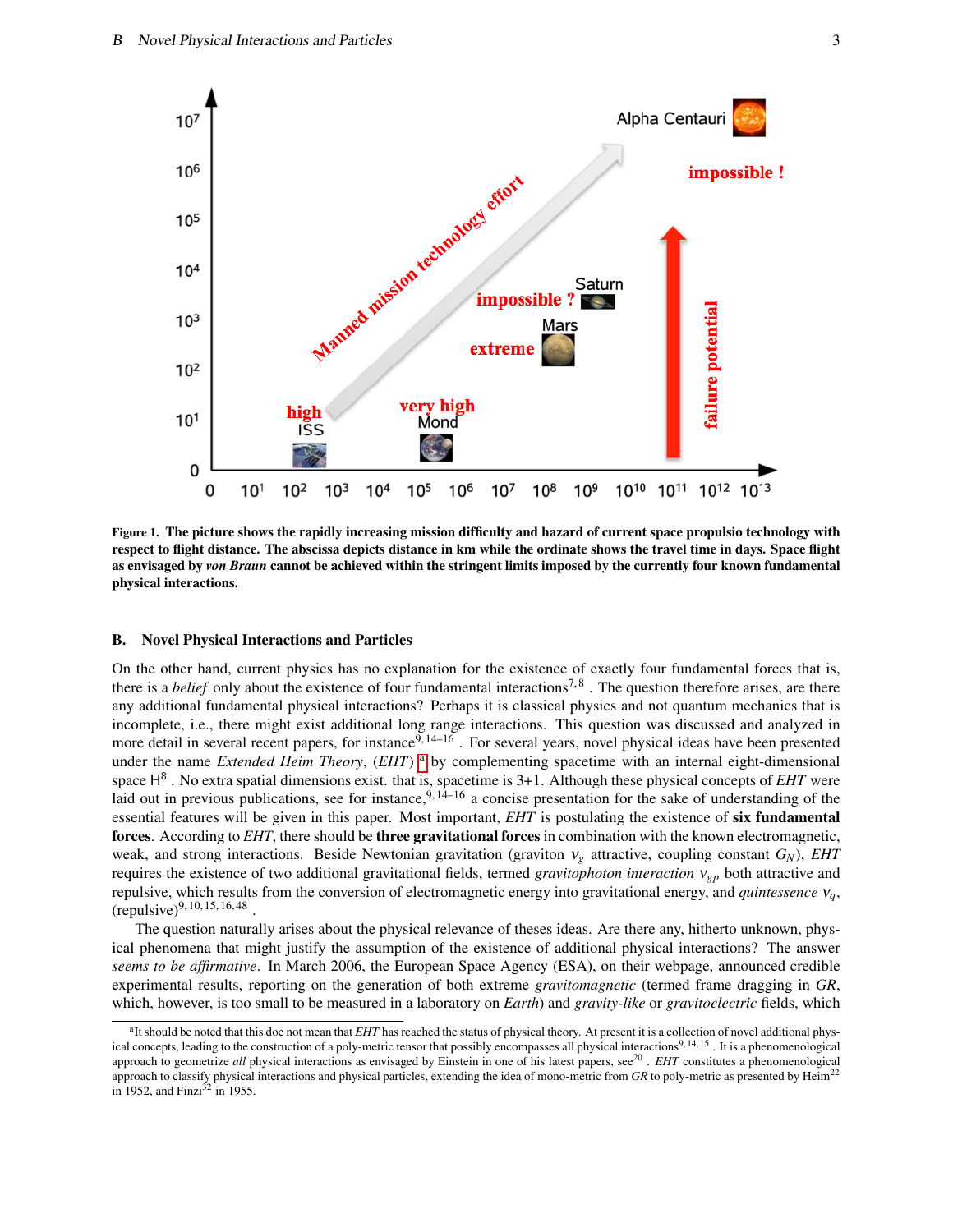are acceleration fields <sup>[b](#page-3-0)</sup>, performed at AIT Seibersdorf, Austria. Since then further experimental results have been published by Tajmar et al. at AIT<sup>34–36</sup>. In July 2007, Graham et al. published a paper on the generation of a gravitomagnetic field produced by a cryogenic lead (Pb) disk, but using a completely different measurement technique that excludes any potential perturbation by mechanical vibrations,  $37$  see also Table 4 in<sup>48</sup>. However, their results are not conclusive, since the sensitivity of their ring laser was about two orders of magnitude lower than the gyro employed at AIT. In addition, in 2008 Tajmar et al.<sup>38</sup> published a more comprehensive set of gravitomagnetic experiments. Furthermore, in 2007 and at the end of 2008 the final results of the NASA Stanford Gravity-Probe B (GP-B) experiment<sup>19</sup> became available. In a recent paper, *EHT* was used to model the large unexpected gyro anomaly seen when this experiment was in orbit as well as the unforeseen acceleration and deceleration of the two gyro pairs, for details  $\sec^9$  .

#### C. Extreme Gravitomagnetic and Gravity-Like Fields

*GR* predicts that any rotating massive body (*Earth*) drags its local spacetime around, called the frame dragging effect, generating the so-called gravitomagnetic field. This effect, predicted by Lense and Thirring in 1918, however, is far too small to be seen in a laboratory on *Earth*. For this reason the Gravity-Probe B (GP-B) experiment was finally launched in 2004 after more than 40 years of preparation. In this experiment the mass of the *Earth* was used as a test body and measuring time was about 10 months. Measurements proved to be extremely difficult. The results are presented in the final report<sup>19</sup>. On the other hand, the values measured by Tajmar et al., utilizing a small cryogenic rotating niobium (Nb) ring, are about 18 orders of magnitude higher than predicted by *GR*, and therefore are outside *GR*. They cannot be explained by the classical frame dragging effect of *GR*, and would represent a new kind of physical phenomenon. In other words, the cryogenic Nb ring in the laboratory of a mass of about 400 grams is causing approximately the same gravitomagnetic effect as a white dwarf  $9$ . In this context, it is highly interesting to compare this scenario with the so called *dipole gravitational field generator*, first conceived by *R. Forward*, and recently described by Davis, see Chapter 4 of<sup>3</sup>. Instead of an electric current, Forward used a mass flow together with the Lense-Thirring effect, to produce a gravitomagnetic field B*g*. He showed that the mass of a white dwarf needs to be rotated to obtain an appreciable effect. From an engineering standpoint, his concept it totally unrealistic. However, compared with the recent experimental results of Tajmar, a Tajmar-Forward dipole gravitational field generator would invalidate these conclusions. Therefore, if the experiments by Tajmar et al. are correct, their *physical roots must be outside GR*, and thus would *support the prediction of EHT* about the existence of additional long range force fields. In these experiments there seems to occur an effect that increases the gravitational permeability of the vacuum,  $16\pi G_g/c^2$ , by many orders of magnitude. The control parameter is temperature *T*, and a *phase transition seems to occur* at a certain, material dependent, critical temperature  $T_c$ , not necessarily identical with the formation of Cooper pairs, which are formed at the onset of superconductivity.

When analyzing the experiments by Tajmar et al., it became clear that though the gravitomagnetic  $B_{gp}$  and gravitoelectric E*gp* fields (the subscript *gp* is used to indicate that gravitophotons are deemed responsible for these extreme gravitomagnetic fields) are huge compared to the effects predicted by *GR*, they are quite small when compared to the forces needed for a space propulsion system. Also, since the gravitoelectric acceleration in Tajmar's experiments produced by the accelerated rotating cryogenic ring lies in the plane of the ring, i.e., in the circumferential direction, it cannot be directly used to accelerate a space vehicle. To this end, a force *along* the axis of rotation is needed. Therefore, though the AIT experiments seem to predict *novel physics*, and thus are of *prime importance*, their relevance for a gravity-engineered technology may be less pronounced. Moreover, for a space propulsion system or for the alternative generation of energy, a *force acting in the axial direction without requiring the ring to be accelerated or decelerated* is much more advantageous.

Since this novel effect only occurs at cryogenic temperatures, it is surmised that a *phase change* takes place. Moreover, *EHT* postulates that this phase change is leading to novel kind of particles. These virtual particles are identified as electrons of *imaginary mass* denoted by  $e_I$ , see Fig. [3.](#page-6-0) The coupling mechanism taking place at low temperature for these imaginary electrons is thought to lead to bosons, similar to the formation of Cooper pairs by real electrons in the superconducting phase. This process should lead to some kind of Bose-Einstein condensate, requiring, however, a conversion process that eventually is producing a force of gravitational nature.

According to *EHT*, with regard to the construction of an advanced propulsion device, a genuine base experiment should be feasible, in which the gravity-like field (acceleration field) is directed along the axis of rotation, and thus could provide the required direct mechanism for a field propulsion principle working without propellant. In addition,

<span id="page-3-0"></span><sup>&</sup>lt;sup>b</sup>In analogy to electromagnetism, gravity-like fields are denoted as gravitoelectric fields  $\mathbf{E}_G$  since they actually produce an acceleration. One speaks of a *gravitoelectric force* if the  $\mathbf{E}_G$  field is generated by *stationary masses*. The term *gravitomagnetic force* is used if  $\mathbf{E}_G = \mathbf{v} \times \mathbf{B}_G$ , i.e. produced by a *rotating mass together with a mass density current*.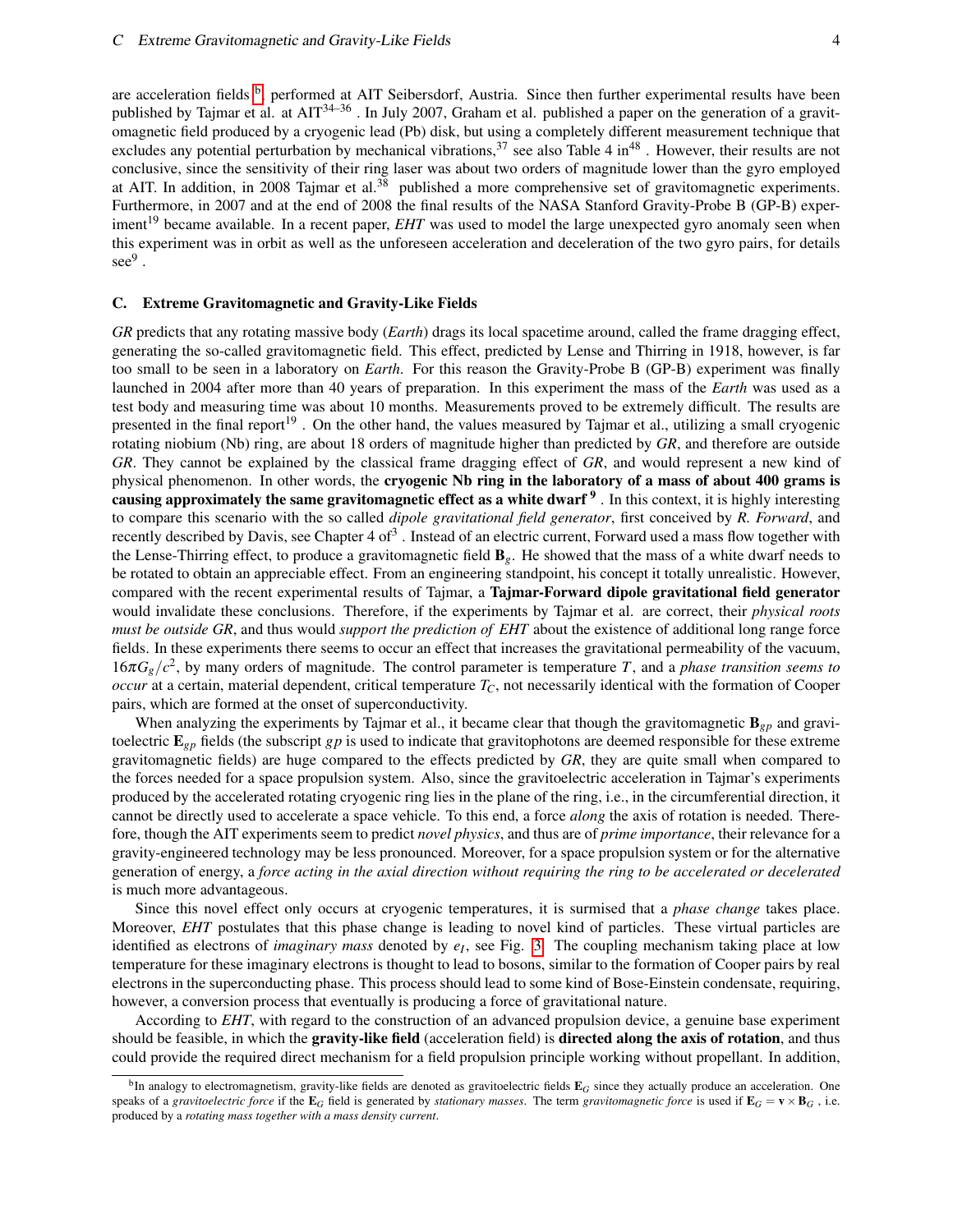it is argued that the experiment can be scaled such that a propulsion system can be constructed to lift a sizable mass from the surface of the *Earth*. *EHT* will be employed to providing guidelines for the setup of this experiment and calculating the technical requirements for magnetic induction field strength, current density, and supply power. The numbers obtained should be realizable with present technology.

#### D. Propellantless Space Propulsion

Naturally, a propulsion system based on the generation of gravity-like fields, i.e., working without propellant, would be far superior over any existing propulsion technology, while its base technology might be substantially simpler and cleaner than chemical, fission, or fusion rockets. Such a system has to work in empty space and therefore, for the requirements from energy and momentum conservation, needs to interact with the spacetime field itself, i.e., any analysis based on the conservation principles has to consider the physical system formed by the space vehicle and its surrounding spacetime. This topic is discussed in more detail in Sec. [III.](#page-7-0) There is, of course, insufficient knowledge at present, both theoretical and experimental, *to guarantee the realization of such a device*, but there is sufficient evidence both from experiment and theory to invest in the design and prototype construction of a device for generating an axial gravity-like field.

# II. Types of Matter

The two additional gravitational fundamental forces are supposed to be mediated by gravitophotons (*attractive*,  $v_{gp}^+$  and *repulsive*,  $v_{gp}^-$ ) as well as the **quintessence particle** (repulsive,  $v_q$ , dark energy). The *quintessence particle*, ν*q*, is assumed to be responsible for the *interaction between the spacetime field (vacuum field) and ordinary matter*.

Regarding Fig. [3,](#page-6-0) the outer cube, that contains non-ordinary matter (NOM), shows that there should exist the imaginary electron  $e_I$ . Comparison with the corresponding Hermetry form  $H_6$  of charged leptons for ordinary matter (OM) shows that subspace  $R^3$  is missing in the metric tensor of this Hermetry form, which is considered to be responsible for the existence of particles with real mass, for details see<sup>10</sup> and<sup>48</sup>. The presence of  $R^3$  (cardinal number 3) in a Hermetry form therefore seems to be necessary for the existence of the various types of real matter. Subspace T<sup>1</sup> (cardinal number 1) is deemed to be necessary for charged particles in conjunction with the proper Higgs field. Subspace dimensions may also play a role in computing the coupling constants (set algebra). The Hermetry form that describes *neutral leptons*,  $e^0$ ,  $\mu^0$ ,  $\tau^0$ , which belong to NOM, could also be of importance. Since these particles do not carry any electric charge they are not subject to electromagnetic interaction, and thus cannot decay in the same way through the weak interaction as their charged counterparts, and hence *might be stable* but invisible. Their masses could be close to those of the charged leptons. Thus, they could be *candidates for dark matter*. Their *interaction with ordinary matter should be mediated through gravitophotons*. However, there is also an alternative, termed *imaginary matter*, that we favor, and which is discussed in the following section.

#### A. Imaginary Matter

The *concept of imaginary matter* , i.e. particles that possess imaginary mass but otherwise have the same properties as their real counterparts, should be understood as if there existed a type of matter which is of immaterial character. This means, imaginary matter cannot be weighed (i.e. does not carry weight in our spacetime), but nevertheless *its presence in spacetime can be felt through its interaction with ordinary matter*.

At present we favor the idea that dark matter is comprised of imaginary matter, see Sec. [IV.](#page-9-0) In *EHT*, since dark matter is believed to be composed of particles of imaginary mass, their presence should be perceptible in spacetime through gravitational interaction with ordinary matter. In this regard, dark matter should not be directly observable. It is unlikely that dark matter is comprised of *WIMPS* (Weakly Interacting Massive Particles) whose masses are supposed to be hundreds of GeV, and thus have elucidated present accelerators. In *EHT*, dark matter interaction occurs through the gravitophoton field with coupling strength *Ggp*. The coupling between dark matter and ordinary matter should be given by  $\sqrt{G_N G_{gp}} = 1/67 G_N$ .

In *EHT*, the set of Hermetry forms leads not only to six gravitational bosons, but also to three different types of photons, namely γ, responsible for electromagnetism, γ*<sup>I</sup>* the interaction boson among imaginary charged particles, and γ*IR* which conveys the interaction between charged particles of ordinary and imaginary matter. The three gravitational interactions, should be mediated by the six interaction bosons that is, two *neutral gravitophotons*, the *attractive and repulsive gravitophotons* as well as the *graviton* (Newtonian gravitation), and the *quintessence particle* (repulsive,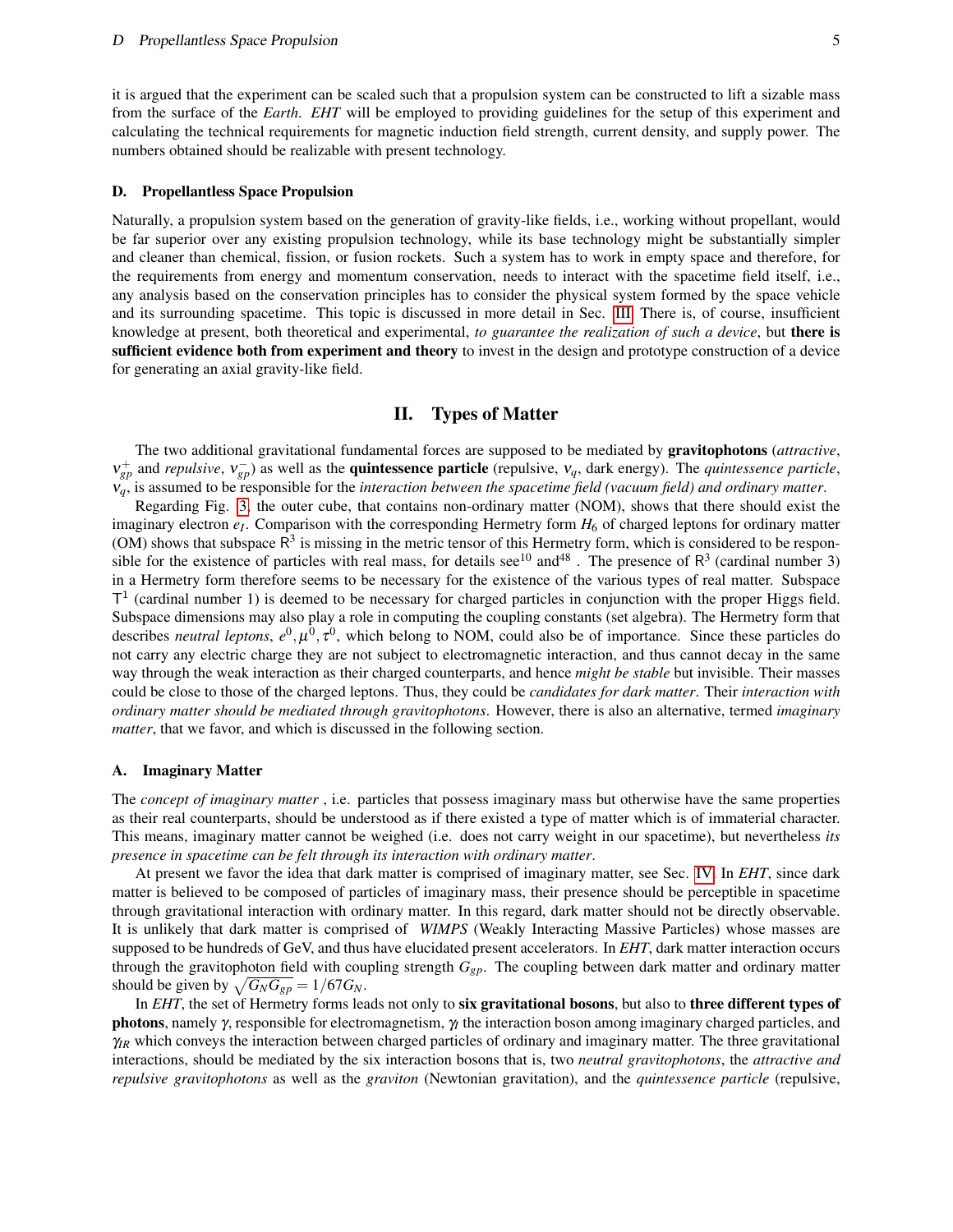$$
O(8,q) = SU(4)_{gl} \oplus SU(2)_{em} \oplus SU(2)_w \oplus SU(2)_{gq} \oplus SU(2)_{gp} \oplus U(1)
$$
\n
$$
(1)
$$

where  $q$  denotes the set of quaternions. For the present discussion it may suffice to say that the first group on the right hand side defines the 8 gluons of the strong interaction, one gluon for imaginary masses, and six gluons that are responsible for interaction between real and imaginary baryons, the next group stands for the **three types of photons**,  $\gamma$ ,  $\gamma$ <sub>*R*</sub> that is for the complete electromagnetic interaction. The next group describes the three well known vector bosons of the weak interaction. The following two groups are unknown in current physics, since the first one describes the gravitational bosons responsible for the axial field,  $v_{gp}^{01}$ ,  $v_{gp}^+$ , and  $v_{gp}^-$ , while Tajmar's experiments **would be given** by  $v_{gp}^{01}$ ,  $v_g$ , and  $v_q$ . The last group, having only one generator is responsible for the inertia of matter, i.e. it is some kind of all pervading Higgs field. However, it should be noted that *EHT* postulates a total of six Higgs and anti-Higgs fields. This topic will be discussed in much more detail in the forthcoming review paper<sup>11</sup> . Particles of imaginary mass should also occur as *virtual particles*, which means that they are not present (*do not occur*) in the initial and final states of a reaction, but act in the intermediate steps. They might be conceived as a catalyst, enabling a novel physical interaction, namely the *conversion of electromagnetic into gravitational fields* as might have taken place in the recent gravitomagnetic experiments. This means that all *observed* particle masses and charges are still *real*, being the endproducts of a reaction. The neutral gravitophotons,  $v_{gp}^{01}$  and  $v_{gp}^{02}$  should decay into two different ways, Fig[.2](#page-5-0). The first one, in which the  $v_{gp}^{01}$  decay results in positive and negative gravitophotons, should produce a vertical (axial) gravity-like field by inducing an imaginary electric current in the cryogenic rotating disk (at [c](#page-5-1)onstant angular frequency)<sup>c</sup>. Eventually this imaginary current, which is interacting with the imaginary vector potential from the superconducting coil below the disk, is converted into a real gravity-like field, see the description in Sec. [IV.](#page-9-0) The second decay scheme, giving a graviton and a quintessence particle, is assumed to take place in the experiments by Tajmar et al., when a circumferential gravity-like field in the plane of the ring is produced by mechanically accelerating the cryogenic Nb ring. The time dependent angular frequency is considered to be the cause of the decay of  $v_{gp}^{02}$ , responsible of the strong gravity-like field measured by Tajmar et al. In any case, the extreme gravitational fields seem to be of electromagnetic origin. Furthermore, an interaction with spacetime (physical field) needs to be assumed to account for conservation of momentum and energy, Sec. [III.](#page-7-0)



<span id="page-5-0"></span>Figure 2. Hermetry form *H*<sup>9</sup> stands for the neutral gravitophoton, ν*gp*, produced by photon conversion, which can decay via two different channels, depending on experimental conditions. It should be noted that there are two neutral gravitophotons, denoted in the text by ν<sup>gp</sup> and  $v_{gp}^{02}$ . In the picture, for the sake of simplicity, only one neutral gravitophoton is shown. The first one, upper branch, seems to take place in the generation of the axial (vertical) acceleration field, called the *Heim* experiment. The second branch is assumed to occur in the gravitomagnetic experiments by Tajmar et al. and Graham et al.

Moreover, there should be neutral leptons, with inertial masses of  $e^0, \mu^0, \tau^0$  that are assumed to be close to their charged counterparts, i.e., 0.511 MeV/c<sup>2</sup> for electrons, 105.66 MeV/c<sup>2</sup>, and 1.78 GeV/c<sup>2</sup> (compared to 938 MeV/c<sup>2</sup>) for protons). If  $e^0$ ,  $\mu^0$ ,  $\tau^0$  existed in *Nature*, the question naturally arises: why did not accelerators already long ago produce these particles? Accelerators or colliders produce beams of high-energy electrons or protons that are driven onto a target, or two beams are colliding from opposite directions. For some unknown reason these leptons seem not to be produced in high energy collisions. In the *Standard Model*, there is no place for *OM* neutral leptons, except for the neutrinos, which, because of the experimentally established bounds on their masses, cannot contribute more than 1 % to dark matter. In *EHT*, the *NOM* counterpart to neutrinos actually are the neutral leptons  $e^0, \mu^0, \tau^0$ .

<span id="page-5-1"></span><sup>c</sup>Tajmar et al. use a ring geometry, Graham et al. were using a disk, which will also be used in the proposed Heim experiment.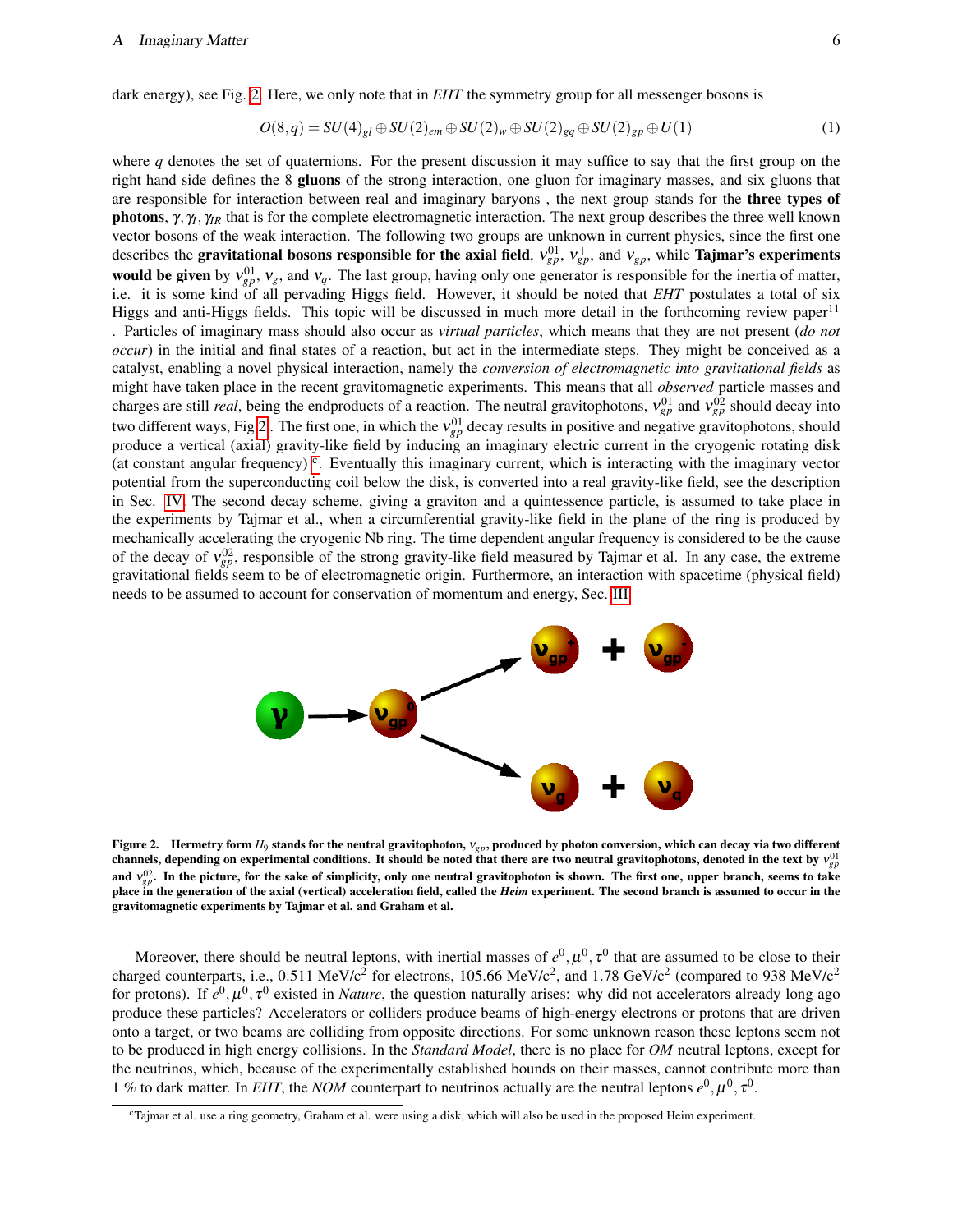

<span id="page-6-0"></span>Figure 3. In *EHT*, derived from the concept of internal space  $H^8$ , there exist two types of matter, ordinary matter (OM) (inner cube) and non-ordinary matter (NOM) (outer cube). In present physics, NOM does not exist. Each cube represents eight Hermetry forms. A Hermetry form stands for a family of particles, that in turn is represented by its own symmetry group. In this regard there is not a single supergroup structure that contains all forces and particles. Instead a hierarchy of groups seems to exist. The hypercube has symmetry group  $O(8,q)=O(3,q)_H\oplus O(2,q)_{h+}\oplus O(2,q)_{h-}\oplus O(1,q)_{in}$  where  $q$  stands for the set of quaternions. The separation of  $O(8,q)$  into four subgroups reflects the subspace structure of Heim space H<sup>8</sup> . Group  $O(3,q)_H$  has 15 generators that represent 15 Hermetry forms, while Hermetry form 16 is given by group  $O(1,q)_{in}$ , the inertia field that pervades the *Universe*. Groups  $O(2,q)_{h+}$  and  $O(2,q)_{h-}$  are (presently) interpreted as six Higgs and anti Higgs fields that provide mass and charge to all particles in our *Universe*. NOM also contains matter of imaginary type that is, dark matter is believed to be comprised of imaginary quarks, and hence should not be visible in our *Universe*, but its presence should be felt in our spacetime by their gravitational and electromagnetic interaction with OM, see text for further description. Thus the four-dimensional hypercube should represent all forms of matter that can impact physical events in our *Universe*. It should be noted that the introduction of internal space  $H^8$  along with its sub-space structure entirely fixes the structure of the symmetry groups, and thus determines the existence of particles as well as their interactions.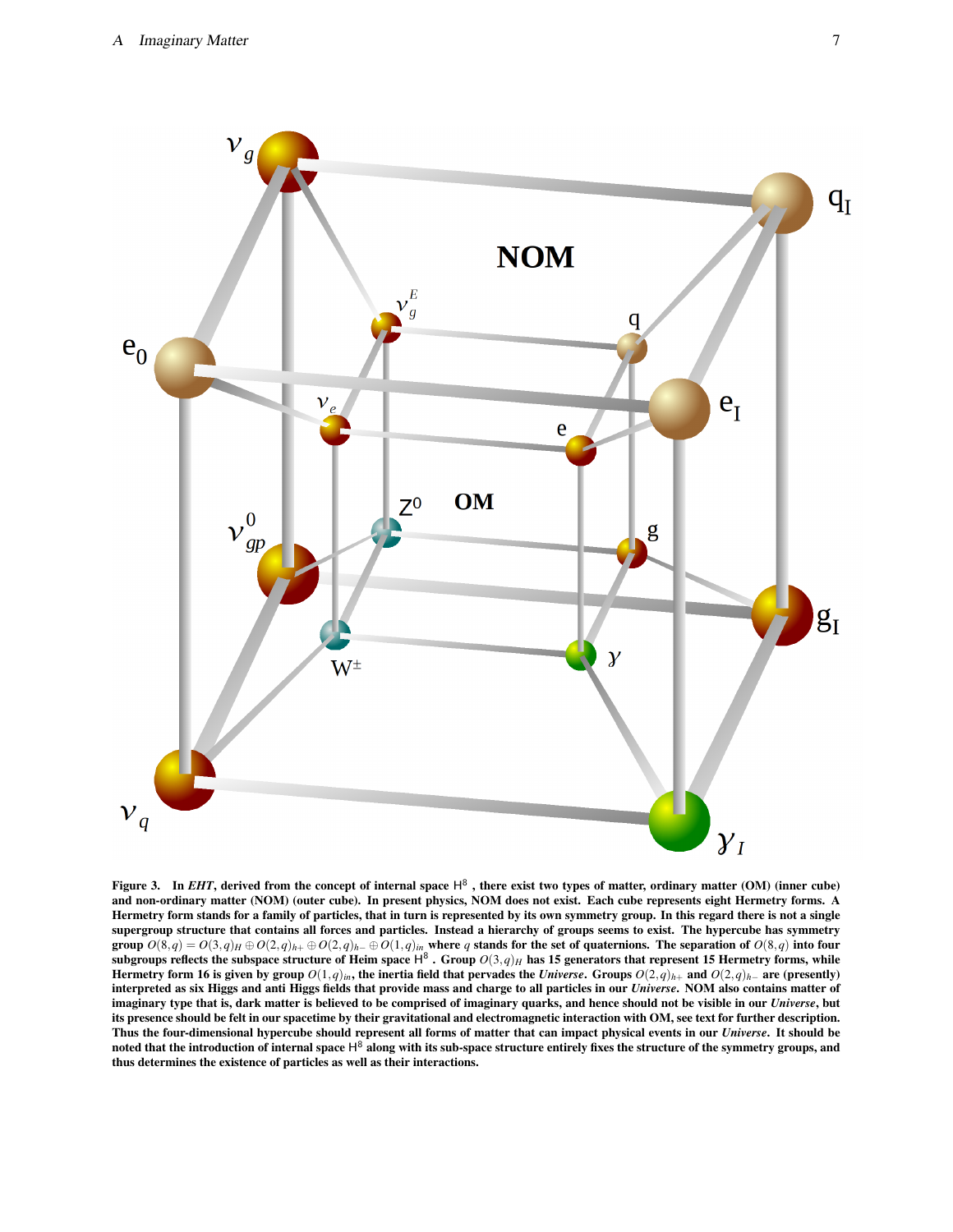In order to construct the physically meaningful set of metric sub-tensors that is, the so called Hermetry forms (the term Hermetry, coined by Heim in 1952, is referring to the physical meaning of geometry, and is a combination of the two words *hermeneutics* and *geometry*), it is postulated that coordinates of internal spaces S<sup>2</sup> (organization coordinates) or  $l^2$  (information coordinates) must be present in any metric sub-tensor to generate a Hermetry form, whose concept was first introduced in<sup>22</sup>. From this kind of selection rule, it is straightforward to show that 12 Hermetry forms can be generated, having direct physical meaning. In addition, there are three degenerated Hermetry forms that describe partial forms occurring in *NOM*, namely the families of imaginary messenger particles, i.e. photon, gluon, and dark matter, see the outer cube of the 4D hypercube in Fig[.3.](#page-6-0) Hermetry form 16 is reserved for the *inertia field*, which is some kind of Higgs field pervading the whole *Universe*. The interpretation of the meaning of Hermetry forms was already given in Tables 1-4 of Dröscher et al.<sup>16</sup>, but has somewaht changed since then, based on new physical facts derived from the interpretation of the experiments by Tajmar et al.,<sup>10</sup>,<sup>48</sup> and<sup>14</sup>.

Because of the double coordinate transformation underlying the construction of the basic polymetric tensor from which all Hermetry forms are constructed, see for instance<sup>16,46</sup>, any metric tensor describing a Hermetry form is composed of a partial sum of metric terms, selected from the 64 components that comprise the complete polymetric tensor, which results from the internal space  $H^8$ .

If space H<sup>8</sup> is omitted, *EHT* is reduced to *GR*, and only gravitation remains. It is obvious that a double coordinate transformation as employed in<sup>14</sup> does not change, for instance, the curvature of a surface, since it is an invariant (intrinsic to the surface). However, *this fact is not relevant* in the construction process of the polymetric. The physical reason for the double transformation is to provide spacetime with the additional degrees of freedom, expressed by the individual components of the metric tensor from which the various Hermetry forms are constructed.

Only metric tensors representing Hermetry forms are of physical relevance, and it is clear from their construction principle that all these tensors, derived from the underlying polymetric tensor, are different. Consequently, their respective Gaussian curvatures,  $K_\ell$ , where  $\ell$  denotes the index of the corresponding Hermetry form, must also be different. This is *straightforward to observe*, since Gaussian curvature is only a function of the first fundamental form (metric tensor components) as well as their first and second derivatives, but does not depend on the second fundamental form. Therefore, each *Hermetry form H*<sub> $\ell$ </sub> *determines its proper Gaussian curvature K*<sub> $\ell$ </sub>, and thus *curves space according to its own specific metric*. Having established the qualitative physical relationship between Hermetry forms and spacetime curvature, all physical interactions are connected to spacetime curvature, similar to *GR*, and thus physics has been geometrize[d](#page-7-1) <sup>d</sup>. Some additional remarks between the connection of geometry and physics are in place. Internal coordinates of subspace  $R^3$  of Heim space  $H^8$  have dimension of length, and via the Compton wave length are connected to mass, and the internal coordinate of space  $T^1$  is responsible for charge. In<sup>16</sup> it was already shown that spacetime must be quantized at about the Planck length scale (maybe the length scale is somewhat larger). Moreover, it is well known that in the case of gravitation in the Newtonian limit, metric element  $g_{00}$  (time has coordinate index 0 in spacetime coordinates) is proportional to the gravitational potential equation.

#### B. Interaction of Electromagnetism with Gravitation at Low Temperatures

There seems to be substantial *evidence of novel gravitational phenomena*, based on both *new theoretical concepts as well as recent experiments by Tajmar et al. at AIT, Austria* that may have the potential to leading to advanced space propulsion technology, utilizing two novel fundamental force fields. According to *EHT* these forces are represented by two additional long range gravity-like force fields that would be both attractive and repulsive, resulting from interaction of electromagnetism with gravity. At high temperature, only ordinary matter (OM) exists. At very high temperatures, a unification of the physical interaction fields of all known forces might take place. However, at very low temperatures, a phase transition seems to occur which is generating non-ordinary matter (e.g. virtual particles of imaginary mass via the Higgs mechanism), causing an interaction between electromagnetism and gravitation. Hence, additional strong gravity-like fields may result from this conversion, being both attractive and repulsive that are coupled at these very low temperatures. It is assumed that symmetry breaking not only occurs when going from very high to lower temperatures, but also from lower temperatures to very low temperatures (starting at about 15 K), and a conversion of electromagnetism into gravity-like fields may occur.

# III. Conservation Principles and the Spacetime Field

<span id="page-7-0"></span>The rocket principle requires that momentum is taken from the fuel and transferred to the space vehicle. This means the physical system to be considered for momentum conservation comprises the rocket and the ejected fuel masses.

<span id="page-7-1"></span><sup>&</sup>lt;sup>d</sup>In addition, it is assumed that color and weak charges are mediated by their Higgs bosons.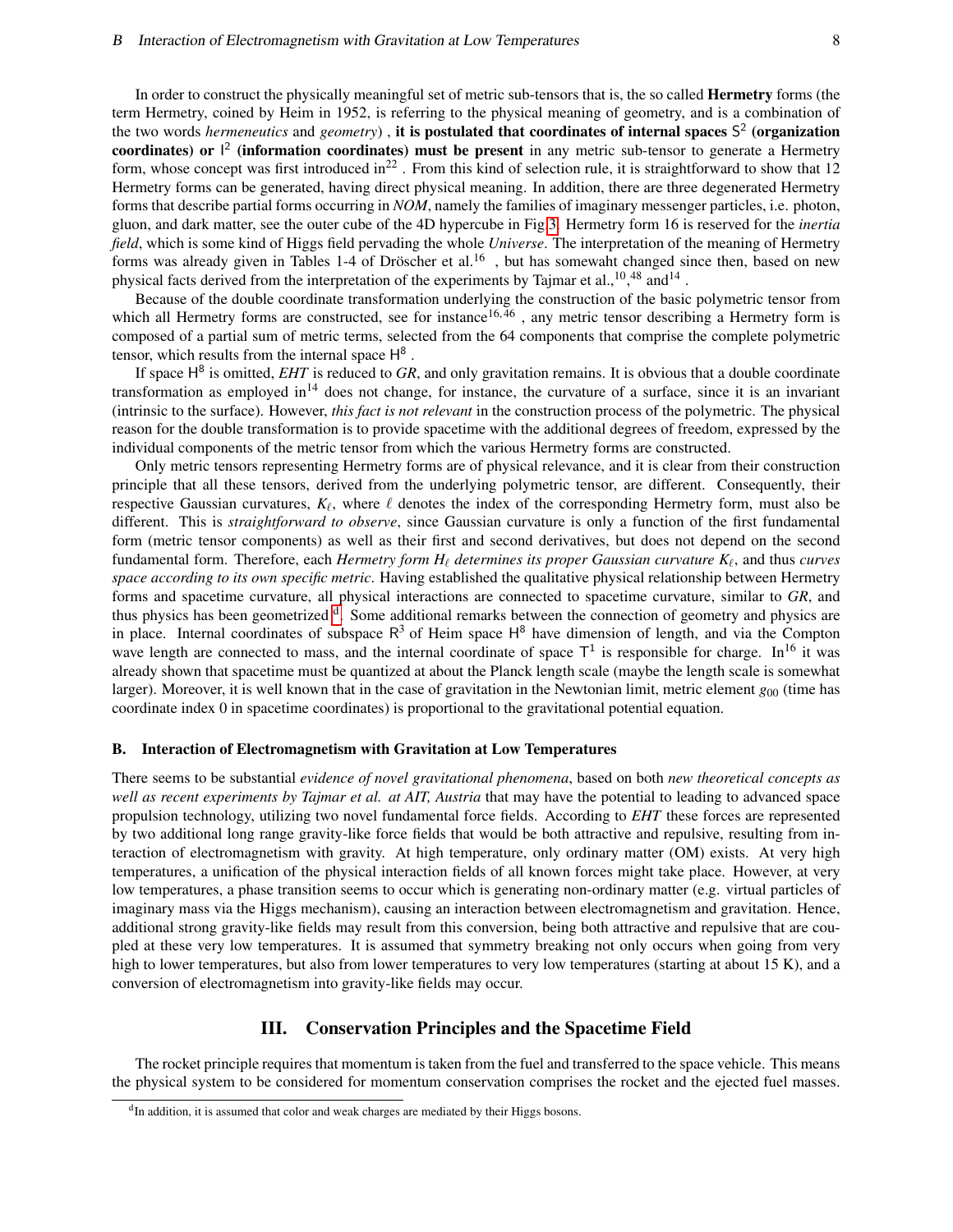The limits of this principle are too well known and cannot be overcome by technical refinement or by selecting more energetic fuel. Therefore only propellantless propulsion can be the alternative. Since conservation principles for energy and momentum must hold in all physical processes, because they represent fundamental symmetries of our spacetime, the question arises how propulsion without fuel might be physically conceivable. There seems to be only a single alternative.

According to *EHT*, the space vehicle is *acquiring velocity by imparting an equal and opposite momentum to the spacetime field*. There is also the possibility that one of the six Higgs fields pervading the *Universe* might be involved. Since the Higgs fields seem to confer special physical quantities (mass to hitherto massless particles, inertia, or electrical charge etc.) it is therefore assumed that interaction takes place with spacetime. Spacetime as a physical field carries momentum and energy. In case the space vehicle (or any other physical entity) is interacting with the spacetime field, the physical system to be considered for energy and momentum conservation needs to incorporate spacetime as an active partner. The momentum scale of the space vehicle is minuscule compared to that of the spacetime of the *Universe*, and thus the recoil kinetic energy and momentum that spacetime is receiving from the vehicle are almost negligible. Since momentum must be conserved, however, the *exact momentum balance* must include the momentum transferred to the spacetime field. Hence, the expansion of the *Universe*, at least in principle, must accelerate, although this contribution is exceedingly small and clearly cannot be measured. There may be other processes on the cosmic scale that may, however, have an observable effect. In any case, the accelerated expansion of the *Universe* seems to be caused by the principle of momentum conservation.

According to *EHT*, the mediators of this effect are the gravitophotons and the quintessence particle through the formation of imaginary matter. It is obvious that this principle is applicable to any other type of transportation as long as an interaction with spacetime can be established. The interpretation of the experiments by Tajmar et al. (in short Tajmar effect) by *EHT* leads exactly to this conclusion. Furthermore, the Heim experiment for the axial gravity-like field proposed in Sec. [IV](#page-9-0) requires the existence of the gravitophotons as shown in Fig. [2.](#page-5-0) If the *Tajmar effect* (both, extreme gravitomagnetic field as well as circumferential gravity-like field) can be confirmed, there is some confidence that the *Heim effect* (axial gravity-like field) also might exist.

A simple analogy is used to differentiate between the *classical rocket principle* (including all other means of propulsion) and the novel *field propulsion concept* of *EHT* incorporating spacetime as a physical quantity. Suppose a boat is in the middle of a large lake or ocean. In order to set the boat in motion, a force must be mediated to the boat. The classical momentum principle requires that a person in the boat is throwing, for instance, bricks in the opposite direction to push the boat forward. However, everybody is well aware of the fact that there is a much better propulsion mechanism available. Instead of loading the boat with bricks, it is supplied with sculls, and by rowing strongly the boat can be kept moving as long as rowing continues. The important point is that the **medium itself is being utilized**, i.e., the water of the lake or ocean, which amounts to a completely **different physical mechanism**. The rower transfers a tiny amount of momentum to the medium, but the boat experiences a substantial amount of momentum to make it move. For space propulsion the medium is spacetime itself. Thus, if momentum can be transferred to spacetime by field propulsion, a repulsive or recoil force would be acting on the space vehicle moving it through the medium, like a rowing boat. The medium, spacetime, is a physical quantity, namely a field, and if properly quantized, the respective particles mediating forces should also be present. Thus, in principle, spacetime should have the capability to interact with a space vehicle. If this effect somehow can be experimentally established, the principles of momentum and energy conservation require that the combined system, i.e., both spacetime and space vehicle, are considered. According to *EHT*, this actually is the physical mechanism occurring in the experiments by Tajmar et al. and Graham et al. Important to note, this mechanism does not extract momentum from the spacetime field and transfers it to the space vehicle. Instead, an active process has to be triggered for the creation of gravitophotons, i.e., first generating a strong gravitomagnetic field, B*gp*. Second, in order to produce the gravity-like field seen in the experiments at AIT, experimental conditions have to be such that the B*gp* field can decay, producing gravitons and quintessence particles.

The important point is that in this scheme not only gravitons exist, but also gravitophotons as well as quintessence particles. In the generation of the gravitomagnetic force via the decay of the gravitophoton, *as is assumed to be the case in the gravity-like experiments by Tajmar et al.*, both the *OM* (graviton, negative gravitational energy density) and *NOM* (quintessence particle, positive gravitational energy density) should be generated, see Figure [2.](#page-5-0) The total energy in the generation of these two particles is therefore zero. *Gravitons interact with the space vehicle*, i.e. they are absorbed by the space vehicle, while the *quintessence particles are reabsorbed by spacetime itself*. This effect causes an acceleration of the space vehicle, while the momentum of the quintessence particle is not felt by the space vehicle, but by the surrounding spacetime and leads to its expansion, because of the repulsive force, and thus total momentum is being conserved. This effect is most likely too small to be observed, but this kind of space propulsion should contribute to the expansion of the *Universe*. In the same way the momentum change of the ocean would not be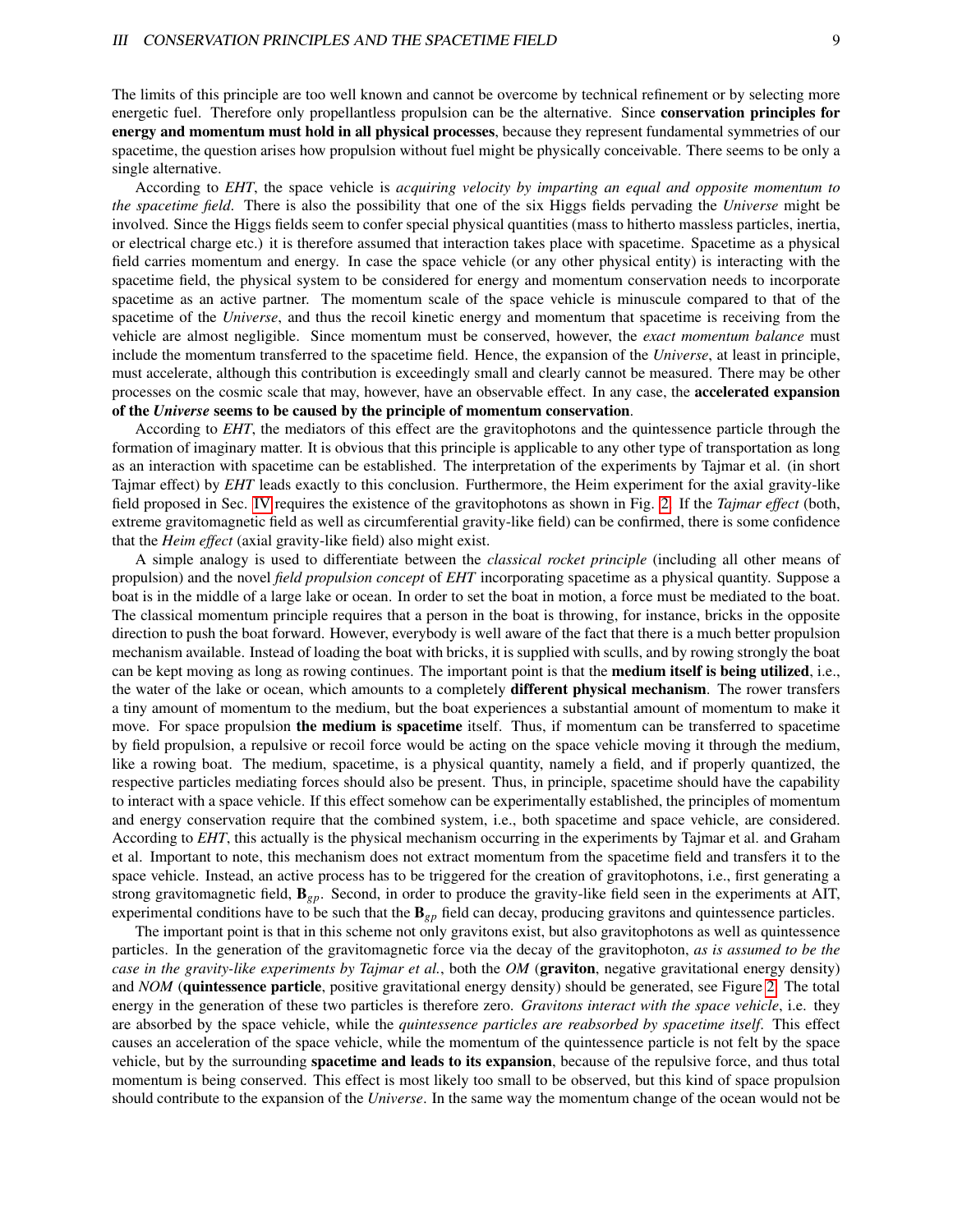discernible from the presence of a rowing boat. Perhaps a local disturbance of spacetime might be measurable in the experiments by Tajmar et al.?

In the Heim experiment (vertical gravity-like field) the neutral gravitophoton,  $v_{gp}^{01}$ , decays into the positive (attractive),  $v_{gp^+}$ , and negative (repulsive),  $v_{gp}^-$ , gravitophotons, Figure [2,](#page-5-0) which follows from the construction of the set of Hermetry forms that, in turn, are a direct consequence of internal Heim space and its separation into four subspaces. Again, it is assumed that the negative gravitophotons act on the spacecraft and the positive gravitophotons act on space such that total momentum is conserved. As long as the experimental conditions for the production of gravitophotons along with their respective decay are maintained, the proper acceleration field will be generated. During this period of time the interaction between space vehicle and surrounding spacetime remains. As soon as the gravitophoton production and its subsequent decay stop, the acceleration field ceases to exist.

For field propulsion to work without propellant there needs to be an active physical interaction with spacetime. The rocket principle is only concerned with the energy and momentum balance of the physical system comprising the space vehicle and its fuel. Therefore, regardless of the technology employed, this system is bound by the momentum that can be extracted from the stored fuel. Therefore this principle, by definition, cannot produce a viable propulsion system delivering high speed, long range, or high payload ratio.

An interesting question remains, namely under which conditions the production of gravitophotons on the cosmological scale can take place and how this production could have influenced the expansion of the *Universe*?

# IV. Heim Experiment: Technology for Propellantless Space Propulsion

<span id="page-9-0"></span>Tajmar et al. were the first reporting the generation of extreme gravitomagnetic fields in the laboratory, which in *EHT* ar[e](#page-9-1) denoted as  $\mathbf{B}_{gp}$  since they are assumed to result from gravitophotons and not from gravitons<sup>e</sup>. It should be noted that the existence of these fields was postulated by the authors before these experiments became known, see for instance<sup>45</sup> that is, theory and experiments were developed independently of each other.

Modanese et al.<sup>18</sup> have tried to explain the Tajmar effect by employing the linear Einstein-Maxwell equations, but have come to the same conclusions as the authors, namely that these equations do not even reproduce the correct sign of the gravity-like field (acceleration field) that was observed by Tajmar et al. when the angular frequency of the cryogenic ring was subject to change, i.e. the ring was accelerated. The other problem of course is that the  $\mathbf{B}_{ep}$ field measured is up to 18 orders of magnitude larger than predicted by *GR*. Without further discussion, it should be mentioned that the often cited ratio of the gravitational and the electromagnetic force, which for proton and anti-proton is in the range of  $10^{-36}$ , can no longer be used to justify the negligibility of gravitational effects. This value only holds for Newtonian gravitation.

The observed gravity-like field *follows a Lenz type rule*, i.e., it is opposing its origin. This exhibits an electromagnetic behavior and contradicts the sign of the Einstein-Maxwell equations. The use of the non-linear equations of *GR* cannot change this picture, since the gravitational fields observed are weak enough to fully justify the linear approximation.

The *Tajmar effect* cannot be explained from *GR*, which becomes clear in comparing the GP-B experiment with Tajmar's experiments. In GP-B, which was orbiting the *Earth* for more than 10 months at an altitude of about 640 km, the predicted Lense-Thirring precession of the gyro spin axis (inertial frame dragging by the rotation of the mass of the *Earth*) , initially pointing at a guide star (locked by a telescope), is some *42* milli-arc seconds/year. This value is small compared to the already tiny geodetic effect (spacetime curvature caused by the mass of the *Earth*) of *6.6* arc seconds/year. The geodetic precession occurs in the orbital plane of the satellite, while the Lense-Thirring effect causes a precession of the gyro spin axis in the same direction the *Earth* is rotating (the gyro is assumed to be initially in free fall along the axis of rotation of the *Earth*). For the GP-B experiment an inertial frame was required with nongravitational acceleration less than  $10^{-13}$  m/s<sup>2</sup>. Compared to Tajmar's equipment, his gyroscopes definitely are not capable to detect accelerations that small. One of the major challenges of the GP-B experiment was to provide such a drag-free (weightless) satellite. It is therefore impossible that Tajmar has observed any effect related to *GR*. His effect must therefore be outside *GR*, pointing to a new class of gravitational phenomena, provided, of course, *that his measurements are correct*. This is an indication that the standard picture of gravity as manifested in Einstein's 1915 *GR* does need an extension that goes beyond the picture of gravity of simply being the result of the curvature of four-dimensional spacetime. Therefore, the two additional gravitational fields as postulated in *EHT*, represented by gravitophotons and the quintessence particle, are at least qualitatively supported. In other words, the nature of gravity is more complex than represented by *GR*. All predictions of *GR* are correct, but it seems that it is *GR* which is not complete instead of *QM* (quantum mechanics). Moreover, the geodetic and Lense-Thirring effects show that an

<span id="page-9-1"></span><sup>e</sup>The gravitons from *GR* will not result in a gravitomagnetic field measurable in the laboratory.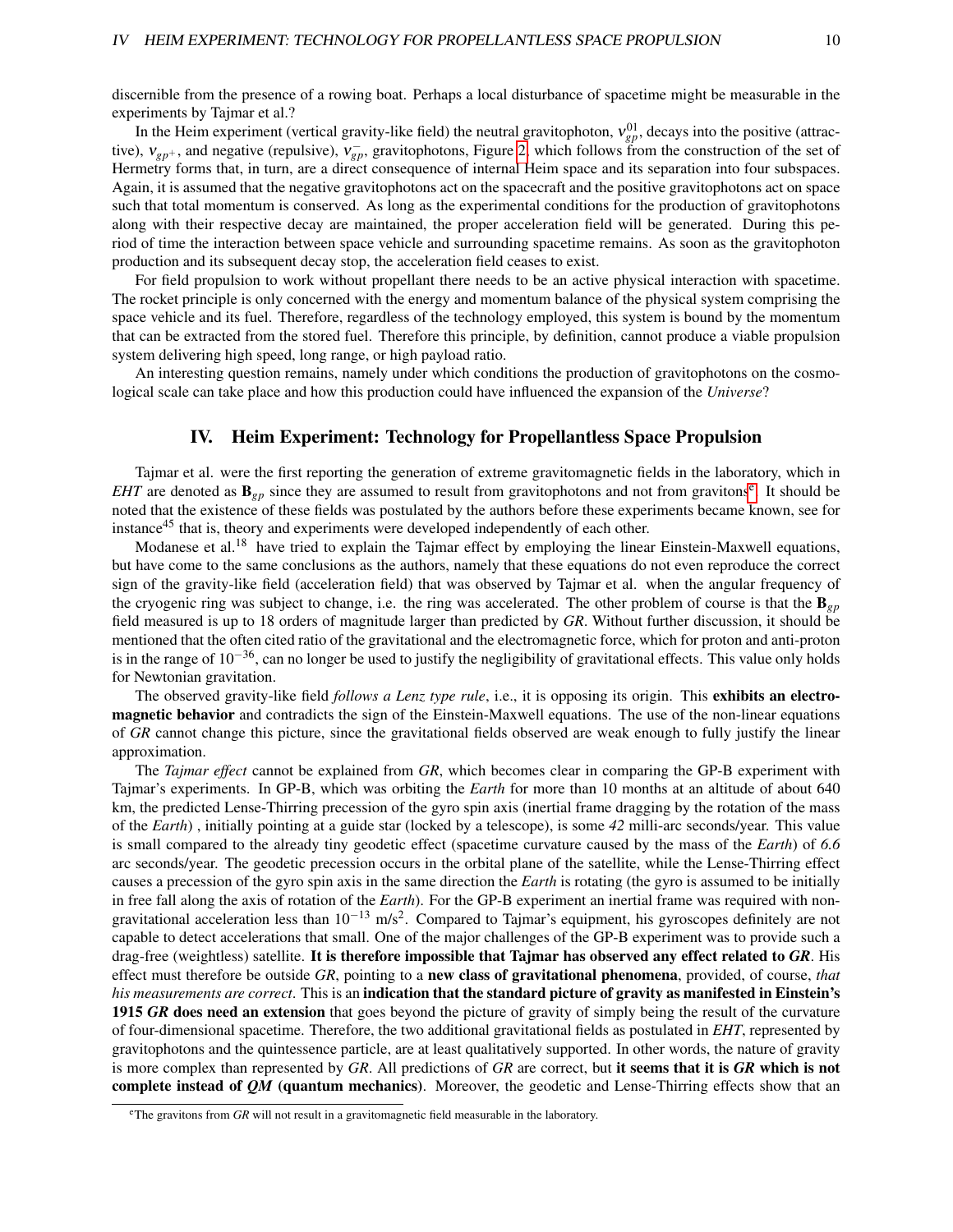interaction between spacetime and massive bodies exist. This whould mean that the *Tajmar effect, being many orders of magnitude larger, should have a much stronger interaction with its surrounding spacetime*. This is exactly what is needed for propellantless propulsion, which can only work if there is an intense *exchange of energy and momentum among space vehicle and spacetime*, see the discussion in Sec. [III](#page-7-0) .

In order to explain the *Tajmar effect*, an additional assumption has to be made in order to characterize the phase transition that obviously seems to accompany all extreme gravitomagnetic phenomena. As known from superconductivity the heuristic *London equations*, representing the material equations, in combination *with the Maxwell equations* are essential to calculate both the qualitative and quantitative aspects of superconductivity in a heuristic way.

Therefore, from a physical point of view it is clear that the Einstein-Maxwell equations alone cannot describe the gravitomagnetic experiments of Tajmar, in the same way the Maxwell equations cannot account for the phenomenon of superconductivity.

- The magnitude of the extreme gravitomagnetic field points to an electromagnetic origin, being the only other long range field with sufficient coupling strength.
- Again, the London equations will be employed. Moreover, there should be a physical mechanism that converts an electromagnetic into a gravitomagnetic (or gravity-like) field.
- Such a mechanism is not conceivable within the framework of the four fundamental interactions which cannot incorporate additional gravitational fields along with their additional interaction bosons. The standard model cannot accommodate these additional particles and thus needs to be extended.
- For energy and momentum to be conserved, the interaction of the matter of the rotating disk (ring) with the surrounding spacetime field must be accounted for.
- In the Tajmar experiments the gravity-like field of the accelerated ring is acting in the plane of the rotating ring, opposing its origin. In the proposed Heim experiment, the gravity-like field of the disk, rotating at constant angular velocity, is calculated to be directed along the axis of rotation. Therefore, these two experiments seem to be based on two different physical mechanisms as depicted in Fig. [2.](#page-5-0)
- The first neutral gravitophoton, indicated by  $v_{gp}^{01}$ , which is deemed to be responsible for the Heim effect, should decay into the positive (attractive)  $v_{gp}^+$  and negative (repulsive)  $v_{gp}^-$ . The resulting gravity-like field is pointing in axial direction.
- The second neutral gravitophoton, indicated by  $v_{gp}^{02}$  decays only if the ring is being accelerated, and the resulting gravity-like field is in circumferential direction, and thus this decay route is believed to occur in the experiments by Tajmar et al., denoted as Tajmar effect.
- From a technological point of view the axial gravity-like field is the one that could provide the enabling technologies for propellantless propulsion and novel air and land transportation systems as well as green energy generation etc. At present, it does not seem possible to fully assess the technological consequences of the existence of such a field.
- The two experiments for circumferential and axial gravity-like fields are fundamentally different, but in both cases a conversion from electromagnetic to gravitational fields seems to take place, triggered by the generation of imaginary electrons, see NOM cube in the 4D hypercube of Fig. [3.](#page-6-0)

In the framework of the current paper a full discussion of the implications of imaginary matter cannot be given, but the basic facts of the conversion mechanism will be presented. It seems that not only particles and their anti-particles, but, under certain conditions, also particles and their ghost or shadow particles (i.e. imaginary mass) particles exist, or, at least, can be created under special experimental conditions. At temperatures low enough for the respective phase transition to occur, it seems that the imaginary electrons being produced are forming bosons comprising six imaginary electrons *e<sup>I</sup>* . The imaginary current due to these sextets is deemed to result in an imaginary vector potential A*<sup>I</sup>* whose interaction with the imaginary quarks *q<sup>I</sup>* (protons) in the rotating disk is eventually leading to a real physical interaction which appears in the form of gravity-like fields. The physical mechanism is complex, but, as can be seen from the experimental setup of Tajmar et al., the generation of the circumferential gravity-like field is surprisingly simple. The same should hold true for the axial gravity-like field experiment. Any propellantless space propulsion technology therefore would be substantially simpler and efficient than currently used chemical propulsion, and also inherently safer as well as far more economical.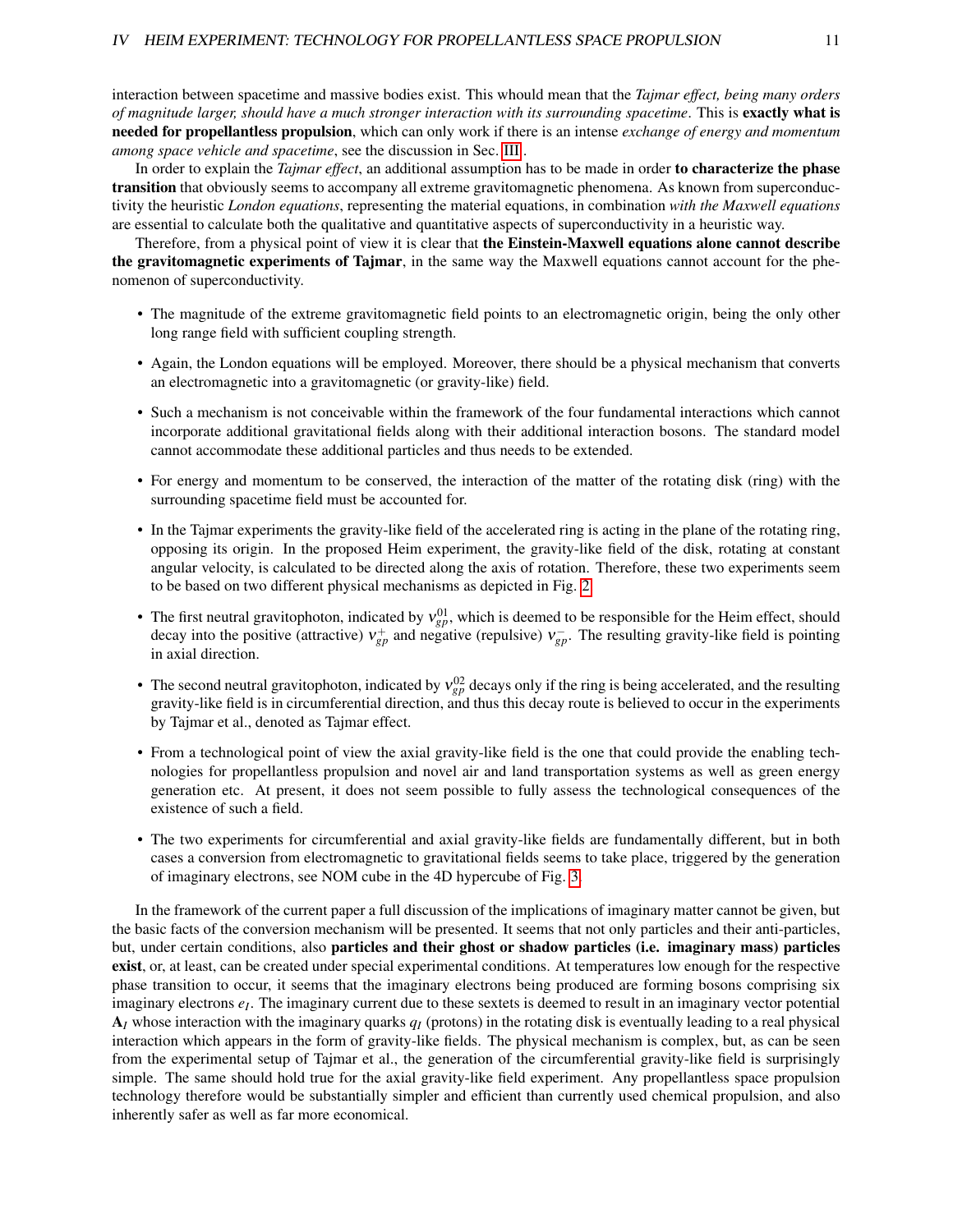The experiment for the axial field comprises a cryogenic disk comprised of a given material, denoted as  $M_D$  having a diameter of about 0.2 m, rotating at circumferential velocity *v*. Below the disk a superconducting coil is placed, made of material *MC*, that comprises *N* turns. The disk may also reside inside the coil. It should be noted that disk and coil material need to be complementary. In the experiments by Tajmar et al. a Nb ring and an Al sample holder seem to give the best results. The third part is a simple device to ensure that the current of imaginary electrons is coupled into the coil. In order to achieve this the wire of the coil is cut through and a non-superconducting disk of about 1 mm thickness is introduced. The Cooper pairs cannot tunnel through this layer, since its thickness far exceeds the  $10 \AA$  of the Josephson effect. However, the Compton wave length of the imaginary electrons is much larger, because of the small limit velocity  $c_I$  in solids for particles of imaginary mass, and thus the  $e_I$  should be capable of tunneling through, leading to the imaginary current  $I_I$  that gives rise to the imaginary vector potential  $A_I$ <sup>[f](#page-11-0)</sup>.

In the following, the main steps for calculating the axial field strength are presented. In electrodynamics, given a current distribution with current density (moving charges)  $\mathbf{j}(x)$ , the force on this current distribution due to the magnetic induction B is

<span id="page-11-2"></span>
$$
\mathbf{F} = \int \mathbf{j}(\mathbf{x}) \times \mathbf{B}(\mathbf{x}) d^3 x. \tag{2}
$$

In *GR* the same formula holds for calculating the gravitomagnetic Lorentz force, replacing the current density by the mass flux density  $\mathbf{j}(\mathbf{x}) = \rho_m \mathbf{v}$  where  $\rho_m$  is mass density,  $\mathbf{v}(\mathbf{x})$  velocity of the moving mass, and  $\mathbf{B}_g$  now denotes the gravitomagnetic field as derived from *GR*. It should be noted that sometimes the vector r instead of x is used. In any case  $d^3x$  indicates the three-dimensional volume element independent of the coordinate system chosen. The electromagnetic Lorentz force does not follow from the Maxwell equations, but has to be postulated from the Lagrange function specifying the coupling of an electric charge to the vector potential, i.e.  $L = qv \cdot A$ . However, in the gravitational case, the Lorentz force law follows from the geodesic equation describing the motion of a test particle in a gravitational field. From the Lageos satellites and the GP-B experiment we know this to be true for gravitomagnetic fields  $\mathbf{B}_g$  resulting from large rotating masses, as given in Eq. [\(3](#page-11-1)). We assume that Eq. [\(2](#page-11-2)) holds for all gravitational interactions, independent of the origin of the gravitomagnetic field, i.e., it should not make any difference whether this field is produced by gravitons or gravitophotons that is, for the  $\mathbf{B}_{gp}$  field.

According to GR, a material rotating spheroidal body of angular momentum  $\mathbf{J} = \int \rho_m \mathbf{r} \times \mathbf{v} d^3x$  is generating a gravitomagnetic field  $\mathbf{B}_g$ , where  $\mathbf{v} = \boldsymbol{\omega} \times \mathbf{r}$  is the circumferential velocity and  $d^3x$  denotes the volume element. The subscript *g* indicates that this gravitomagnetic field is due to Newtonian gravitation

<span id="page-11-1"></span>
$$
\mathbf{B}_g = 2\frac{G}{c^2} \frac{\mathbf{J} - 3(\mathbf{J} \cdot \hat{\mathbf{e}}_r)\hat{\mathbf{e}}_r}{r^3}.
$$
 (3)

If we insert this expression into Eq. [\(2\)](#page-11-2), the resulting force on a moving mass distribution is found. For instance, the force as well as the torque on a a rotating gyro can be determined that is, because of the torque, the gyro will start to precess, or, in other words, the gyro is dragged. This can also be interpreted such that the inertial frame of the gyro is dragged, of which the gyro defines one of the axes.

However, the gravitomagnetic mechanism of *GR* clearly is not the mechanism that occurs in the experiments by Tajmar et al. As the experiments demonstrate, the process is a solid state phenomenon, depending on a phase transition, triggered by temperature. Therefore, the generation of the gravitomagnetic field follows a totally different mechanism different than *GR*. Hence, the gravitomagnetic field denoted B*gp* must be calculated by a different physical model. According to *EHT*,

- the gravitomagnetic field  $\mathbf{B}_{gp}$  is generated by new types of bosons, termed gravitophotons  $v_{gp}^{\pm}$ ,
- the origin of the  $\mathbf{B}_{gp}$  is the electromagnetic field,
- conversion from electromagnetism to gravitomagnetism seems to follow the reaction chain  $\gamma \to \gamma_R \to \gamma \to \gamma$  $v_{gp}^{01} \rightarrow v_{gp}^+ + v_{gp \rightarrow v_g + v_q}^-$
- the  $v_g$  gravitophoton confers the momentum to the space vehicle, the  $v_g$  gravitophoton provides negative momentum to the surrounding spacetime which therefore expands, the total momentum of the physical system remains unchanged, i.e. zero.

As additional material equations for gravitophoton interaction, in analogy to superconductivity, the London equations are employed in determining the magnitude of the  $\mathbf{B}_{p}$  field in conjunction with the conversion mechanism, i.e.

<span id="page-11-0"></span><sup>&</sup>lt;sup>f</sup>It is not known if the direct imaginary current is superimposed by a high frequency alternating imaginary current as observed for Cooper pairs in the Josephson effect.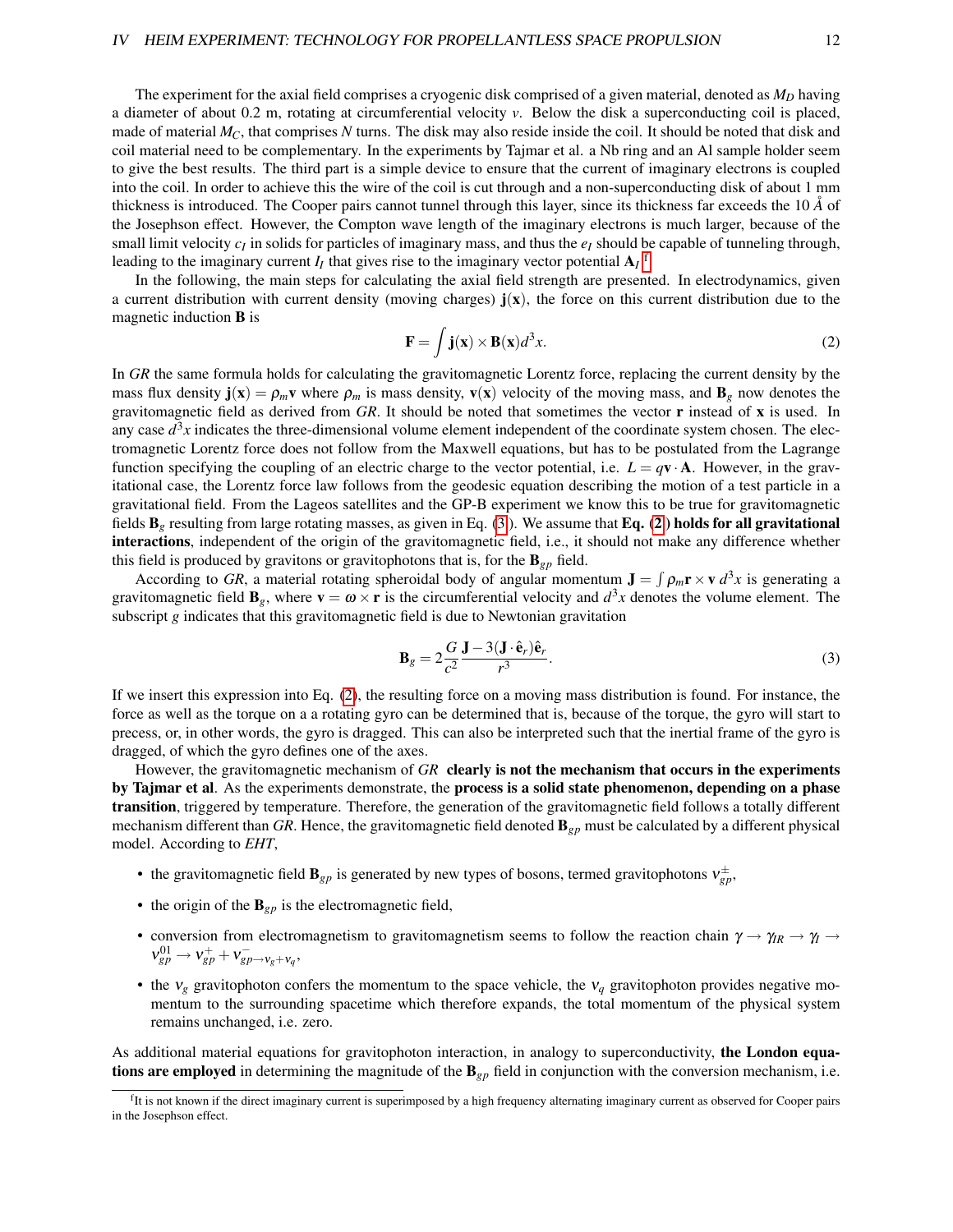its magnitude is determined by the underlying physics of the conversion process. It is well known that in the superconducting case a real super current is generated by electron Cooper pairs, formed by a phase transition at critical temperature  $T_C$ , described by the heuristic London equation

$$
\mathbf{B} = -\frac{2m_e}{e}\omega\tag{4}
$$

where **B** is the magnetic induction field caused by the Cooper pairs. In the experiments by Tajmar et al., as discussed in Sec. [I](#page-1-0) , an extreme gravitomagnetic field is generated. For the explanation of these experimental results as well as for the Heim experiment, it is assumed that the current of the superconducting electrons (Cooper pairs) causes a current of imaginary electrons. Imaginary particles are formed via the Higgs mechanism, for instance, as described by M. Kaku, Chap.10<sup>23</sup>, further details are also given in<sup>48</sup>. Due to the interaction of the imaginary particles with OM, they should not behave like tachyons. For the Heim experiment, the imaginary current *needs to be coupled into the superconducting coil by some kind of tunnel effect* as stated above. The Cooper pair current is not important by itself, it only acts as the source for the accompanying imaginary current

<span id="page-12-1"></span>
$$
\mathbf{B}_{e_I} = -i \sqrt{\alpha_I} \frac{6m_e}{e} \omega_I \tag{5}
$$

where  $\omega_I$  denotes the angular frequency of the imaginary bosons formed by the coupling of the  $e_I$ . Finally the conversion of the ima[g](#page-12-0)inary mass  $m_{eI}$  into real mass  $m_e$  takes place  $g$  via the conversion from electromagnetic into gravitational fields. Therefore, the real values are already used in the above equation. It is important to ensure experimentally that an imaginary current is flowing in the coil, i.e. an *experimental mechanism must be provided to couple this current into the coil*, once the real super-current sets in. It should be mentioned that the chain of formation of the three types of photons  $\gamma \rightarrow \gamma_l \rightarrow v_{gp}^{01}$  takes only place below a certain critical temperature.

The value of the coupling constant  $\alpha_l \approx \frac{1}{22}$  $\frac{1}{228}$  is related to the radiation correction of the Higgs field, see M. Kaku<sup>23</sup> p.353, via  $\sqrt{\lambda} \approx \alpha_I$ . The factor 6*m<sub>eI</sub>* is obtained when an imaginary instead of a real mass is considered.

The total Lagrange density for the conversion from electromagnetism to gravitation is assumed to be  $\mathcal{L} = 0$  that is,

$$
i \alpha_{\ell} e^{+} \mathbf{v} \cdot \mathbf{A}_{e_{\ell}} + m_{p} \mathbf{v} \cdot \mathbf{A}_{gp} = 0
$$
 (6)

where v is the velocity of the rotating disk above the coil. The decay of the neutral gravitophoton of the first type,  $v_{gp}^{01}$ , into  $v_{gp}^{01} \to v_{gp}^+ + v_{gp}^-$  leads to the real gravitophoton potential  $A_{gp}$ . It is assumed that the conversion of the imaginary magnetic induction field  $\mathbf{B}_I$  into the gravitomagnetic field  $\mathbf{B}_{gp}$  follows from the transformation equation of the electromagnetic field, which is a Lorentz transformation. Lorentz transformations not only act on spacetime but also on the internal spin states, resulting in their mixing.<sup>24</sup> The same is supposed to be true for the mixing of Hermetry forms in internal space  $H^8$ . Thus the resulting field is

$$
\mathbf{B}_{gp} \sim \mathbf{v} \times \mathbf{B}_{e_I},\tag{7}
$$

which means that, if the  $\mathbf{B}_{e_I}$  of the London equation is directed along the *z*-axis, the resulting  $\mathbf{B}_{gp}$  is pointing in  $\hat{\mathbf{e}}_r$ direction, if cylindrical coordinates are used. It should be noted that  $A_{e_I}$  is the imaginary vector potential that belongs to Eq. [5.](#page-12-1) Thus the resulting gravitomagnetic field is

$$
\mathbf{B}_{gp}^+ = \alpha_I \frac{6m_e}{m_p} \omega_I \hat{\mathbf{e}}_r. \tag{8}
$$

As mentioned above, the Lorentz equation also holds for the gravitophoton force (it should be noted that the Maxwell equations and the Einstein-Maxwell equations are similar, and the fully nonlinear equations Einstein field equations are only of interest in the direct neighborhood of black holes or for distances comparable to the diameter of the *Universe*) that is, the gravity-like force is given by

$$
\mathbf{F} = m \mathbf{v} \times \mathbf{B}_{gp} \sim m \mathbf{v} \times (\mathbf{v} \times \mathbf{B}_{e_I}),
$$
\n(9)

which means that the resulting force is in the direction of the  $B_{e_I}$  field, which, in the *Heim experiment is the axial direction*. The gravitophoton  $g_{gp}^+$  acceleration then has the form

<span id="page-12-0"></span><sup>&</sup>lt;sup>g</sup>The charge of the imaginary electron  $e_I$  and electron  $e$  are the same.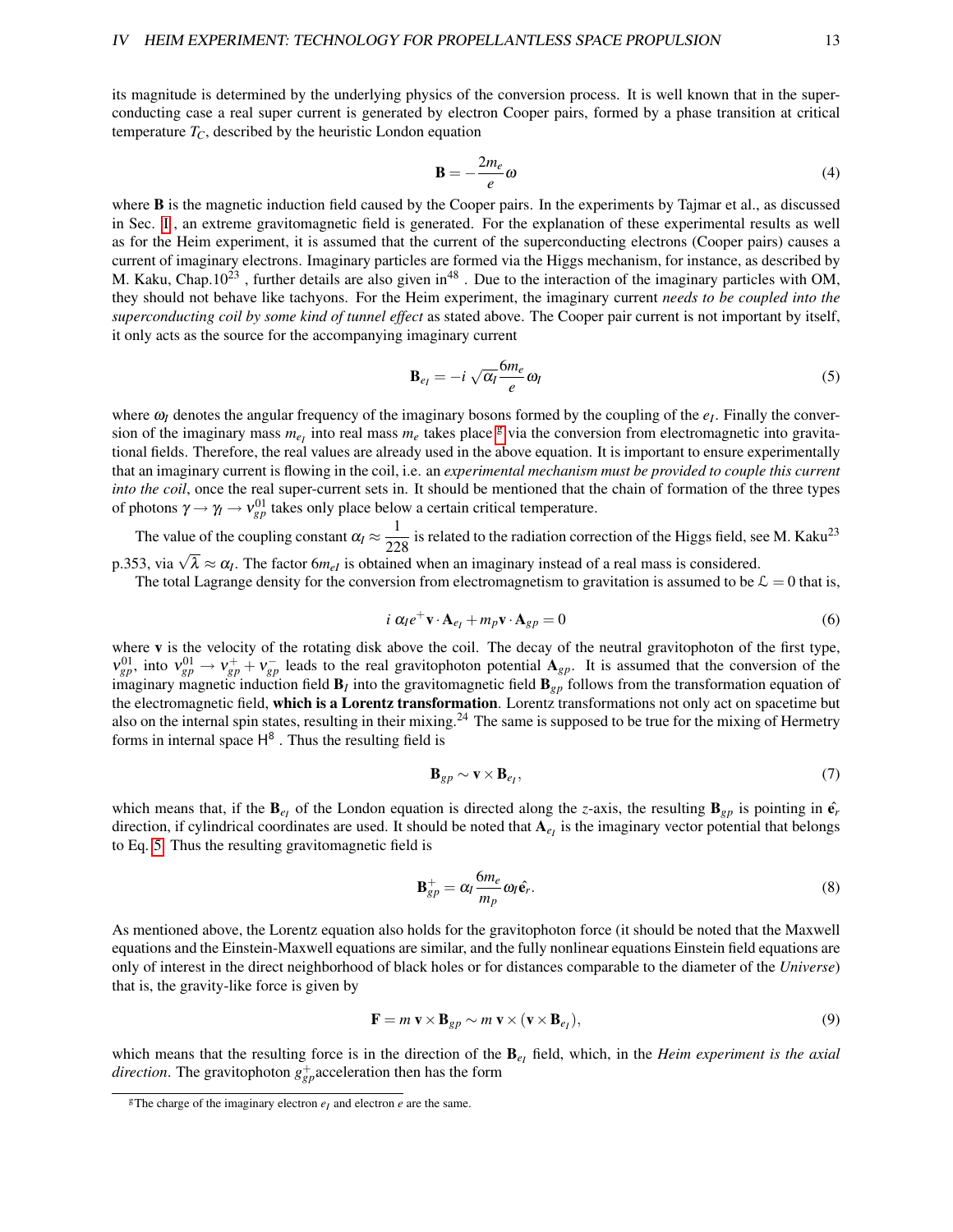$$
g_{gp}^+ = \alpha_I \frac{6m_e}{m_p} \frac{v^2}{c} \omega_I \tag{10}
$$

Since v is the circumferential speed of the rotating disk, the average velocity of the particles in the disk is given by

$$
v_A^2 = \frac{1}{3}v^2\tag{11}
$$

and therefore the axial acceleration is

$$
g_{gp}^+ = \alpha_I \frac{2m_e}{m_p} \frac{v^2}{c} \omega_I.
$$
 (12)

Since finally the gravitophoton acceleration field is converted into a graviton field, the ratio of the gravitational coupling factors  $G_N \times G_{gp}^{-1} = 67$  is introduced. The new variables appearing in the following equation are specified in the numerical example below.

$$
g_g = \sqrt{\frac{G_N}{G_{gp}}} \alpha_I \frac{2_{m_e}}{m_p} \frac{\rho_D A_D}{\rho_{0D} A_{0D}} N \left(\frac{A_C}{A_{0C}}\right) \frac{v^2}{c} \omega_I
$$
\n(13)

It should be mentioned that the real super-current in the coil is limited according to Eq. [14](#page-13-0)

<span id="page-13-0"></span>
$$
I_L = \frac{2\pi R}{\mu_0} \left(\frac{A_C}{A_{0C}}\right) \frac{6_{m_e}}{e} \omega_l \tag{14}
$$

where *R* is the radius of the coil. Only for a real current  $I < I_L$  imaginary electrons can assume part of the wire cross section of the coil.

As an example for a laboratory experiment to producing a sizable axial field a disk of *d* = 0.2*m* diameter together with the following parameters is used:  $\frac{m_e}{m_p} = \frac{1}{183}$  $\frac{1}{1836}, \frac{\rho_D}{\rho_{0L}}$  $\frac{\rho_D}{\rho_{0D}} = 0.19, \frac{A_D}{A_{0L}}$  $rac{A_D}{A_{0D}} = \frac{10^3}{36}$  $\frac{10}{36}$ , where  $\rho_{0D}$  and  $A_{0D}$  are reference density and reference area of the disk, and  $N = 50$  is the number of turns of the coil. A value of  $A_C/A_{0C} = 5$  is chosen, where  $A_C$  and  $A_{0C}$  are the cross section and the so called reference cross section of the coil, respectively. The circumferential speed of the disk is  $v = 50$  m s<sup>-1</sup> and  $\omega_I = 10^5$ s<sup>-1</sup>. Inserting these values results in

$$
g_g = 67 \times \frac{1}{228} \times \frac{2}{1836} \times 0.19 \times \frac{10^3}{36} \times 50 \times 5 \times \frac{2500}{3 \times 10^{-8}} \times 10^5 \times \frac{1}{9.81} g = 3.6 \times 10^{-2} g
$$
 (15)

where *g* denotes the acceleration of the *Earth*. For the limit of the real current  $I_L$  one finds

$$
I < I_L = \frac{2\pi R}{\mu_0} \left(\frac{A_C}{A_{0C}}\right) \frac{6m_e}{e} \omega_I \approx 10 \, A. \tag{16}
$$

## V. Conclusions and Future Activities

Since 2002 ideas of a geometric approach (termed Extended Heim Theory (*EHT*)) were published by the authors with the aim to determine all possible physical interactions and to associate to each interaction its proper metric tensor. This goal is achieved by complementing four-dimensional spacetime with an internal eight-dimensional space H<sup>8</sup> comprising a set of four subspaces. It turned out that this approach, which differs form the introduction of extra spatial dimensions, predicts six fundamental physical interactions, namely three types of gravitational fields, electromagnetism as well as the weak and strong interactions<sup>9, 15, 16</sup>. In *EHT* gravitation can be both attractive and repulsive. *EHT* also predicts the existence of virtual particles of imaginary mass, responsible for the conversion of electromagnetic into gravitational fields. There should be also three different types of photons. Imaginary particles might be accountable for the *invisible* dark matter, recognizable only through its gravitational interaction with ordinary matter. *Charged* ordinary and imaginary matter can also interact electromagnetically, because of the three different types of photons postulated in *EHT*: γ which is the ordinary photon, γ*<sup>I</sup>* responsible for the interaction between charged imaginary particles, and  $\gamma_R$  that conveys the interaction between charged imaginary and real particles. Concerning the speed of gravitational interactions, *EHT*, has determined three widely different propagation speeds.

• The interaction of Newtonian gravity (force) is almost instantaneous, that is  $c_g = 2.5 \times 10^{10}c$ ,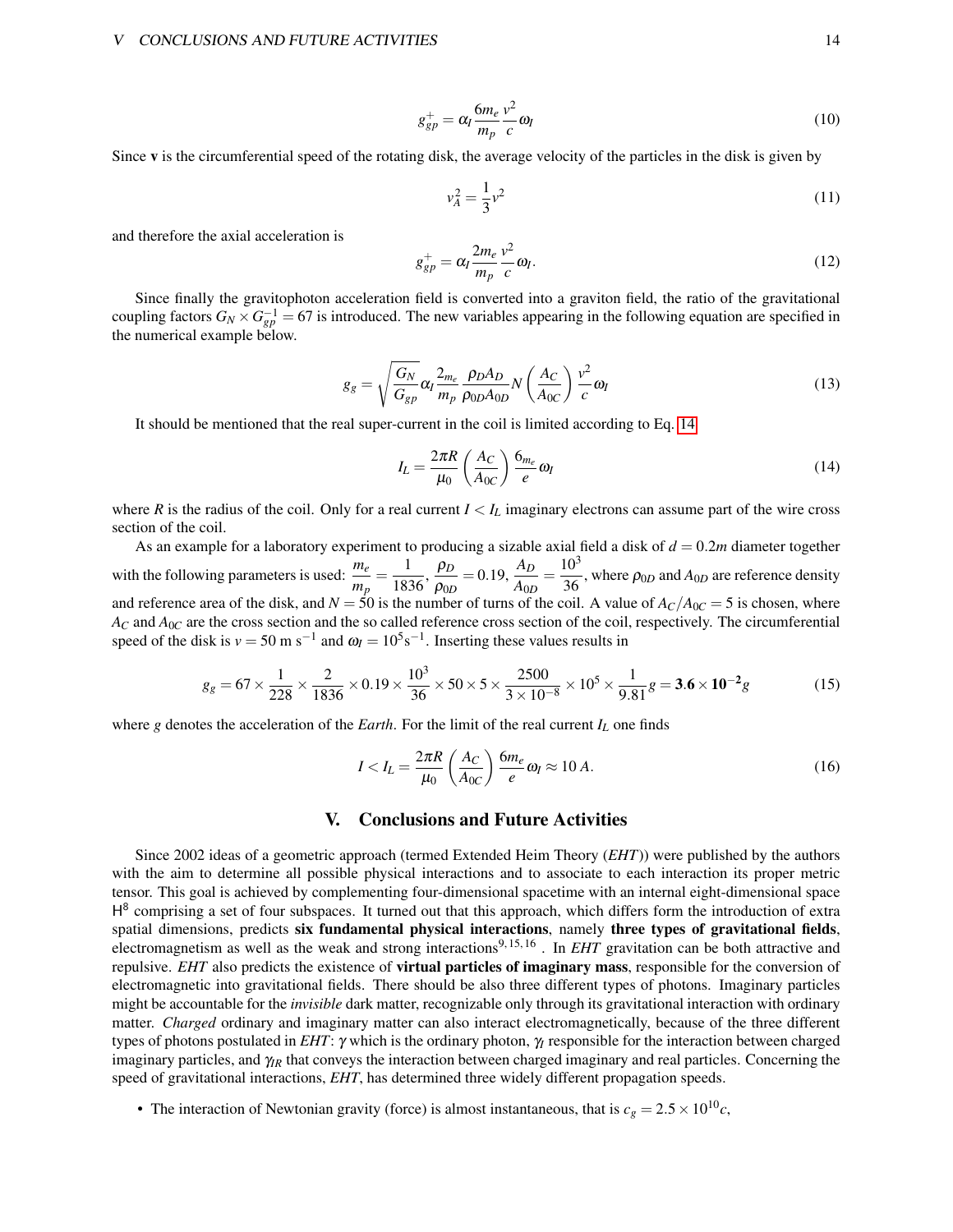- the propagation speed of gravitational waves (energy) and neutral gravitophotons is *c* (speed of light in vacuum),
- the quintessence interaction, i.e. the repulsive part of gravitation, (acceleration of the *Universe* propagates at a very low speed  $c_I$  with  $c^2 = c_g c_I$ , and thus imaginary particles can form at very low velocities. The velocity  $c_I$ is also the propagation speed of imaginary particles in matter.
- To all three propagation speeds their proper Lorentz transformation is assigned.

Numerous experiments by *Tajmar et al. at AIT Seibersdorf* carried out since 2003, and first published in 2006, report on the laboratory generation of extreme gravitomagnetic as well as gravity-like fields, and thus seem to corroborate the theoretical findings of *EHT*. The *gravitomagnetic effects measured are about 18 orders of magnitude larger than predicted by the so called Lense-Thirring effect of GR*. In other words, the rotating niobium ring utilized by Tajmar et al., having a mass of some 400 grams, produces a frame dragging effect similar to the mass of a white dwarf<sup>9</sup>. These experiments were repeated by Graham et al.<sup>37</sup> in 2007, and more recently by Tajmar et al.<sup>36</sup> including a comparison between the two experiments.

If the experiments of Tajmar and Graham are correct, a similar effect should have been observed in the NASA-Stanford Gravity-Probe B experiment as calculated in<sup>9</sup>. Indeed, a large gyro anomaly was observed in GP-B, but attributed to an electrostatic patch effect. In how far there is room for the extreme gravitomagnetic effect, as predicted by *EHT* therefore is an open question. *EHT* was used to analyze all of these experiments, and also (approximately) predicted the magnitude of the gyro misalignment in the GP-B experiment resulting from the postulated extreme gravitomagnetic spin-spin interaction. The in orbit observed gyro misalignment was attributed to the generation of gravity-like fields acting between the cryogenic Nb coated gyros (cf. Tajmar experiments) in each of the two gyro pairs. The two counter-rotating gyro pairs utilized in the GB-P experiment exhibited asymmetric misalignment, depending on the direction of their rotation. Theoretical predictions by *EHT* and measured misalignment were compared with the in orbit measurements and gave reasonably good agreement. Hence, it remains to be seen whether the electrostatic patch effect, used in the post-flight analysis to predict gyro misalignment by the Stanford team, is capable to completely accounting of both the magnitude and the type of anomaly observed. According to *EHT*, this anomaly should not be totally explainable by classical effects, i.e. electrostatic forces etc. The result of GP-B is that the Lense-Thirring (frame dragging) effect exists exactly as predicted by *GR* though the initially targeted accuracy of 1% could not not be obtained. Therefore, there is no room using a modification of the Lense-Thirring effect to explaining the huge observed gravitomagnetic fields. The calculations done in<sup>9</sup> fall into the range of the observed gyro misalignment, but it can only be surmised that there is room for the extreme gravitomagnetic effect by *EHT*.

In summary, the present situation is characterized by the fact that numerous gravitational experiments have been performed over a period of four years, employing different measurement techniques, showing similar, but unexpected and unexplainable results if the framework of *GR* is employed. Measurement techniques in all experiments are clearly state of the art, in particular for the GP-B experiment.

In all experiments a phase transition seems to have occurred at low temperature (not necessarily at *TC*, the critical temperature for superconducting), and possibly boson interaction took place that is, formation of virtual bosonic imaginary particles from imaginary electrons *e<sup>I</sup>* . *GR* cannot be used to explain these phenomena, even if the full nonlinear Einstein field equations were used. The Lageos satellites and the GP-B experiment have clearly demonstrated that the inertial frame dragging effect, even from celestial bodies, is extremely small and within *GR*. These facts provide evidence for entirely *novel physics in the form of additional long range fundamental forces*. In this regard, *GR* seems to be incomplete and not *QM*, something Einstein would have been shocked to learn about.

At present, there are qualitative but also substantial quantitative uncertainties concerning the theory of gravitomagnetic physics. The unusual, laboratory generated extreme gravitomagnetic and gravity-like fields point to a novel mechanism and, as predicted by *EHT*, may be the result of two additional gravity-like fields in combination with non-ordinary matter, i.e. imaginary matter. The experiment for generating *an axial field*, termed *Heim experiment*, is surprisingly simple and would not require excessive magnetic fields or currents, except that liquid He is necessary to achieve the postulated phase transition. The Heim experiment can therefore be performed with current technology and, if successful, would allow to engineer gravity in a way similar to electromagnetism. Of great practical importance would also be the aspect of energy conversion from the direct interaction between electromagnetism and gravitation, or *from employing gravity-like fields as plasma stabilizers in nuclear fusion*, for instance, in simple configurations like magnetic mirrors.

The gravity-like fields would also lead to entirely novel technologies in the area of transportation be it on the ground and on water, or in the air. In addition, these fields might also be usable in *energy generation* leading to *energy research* that might be highly relevant for the near future.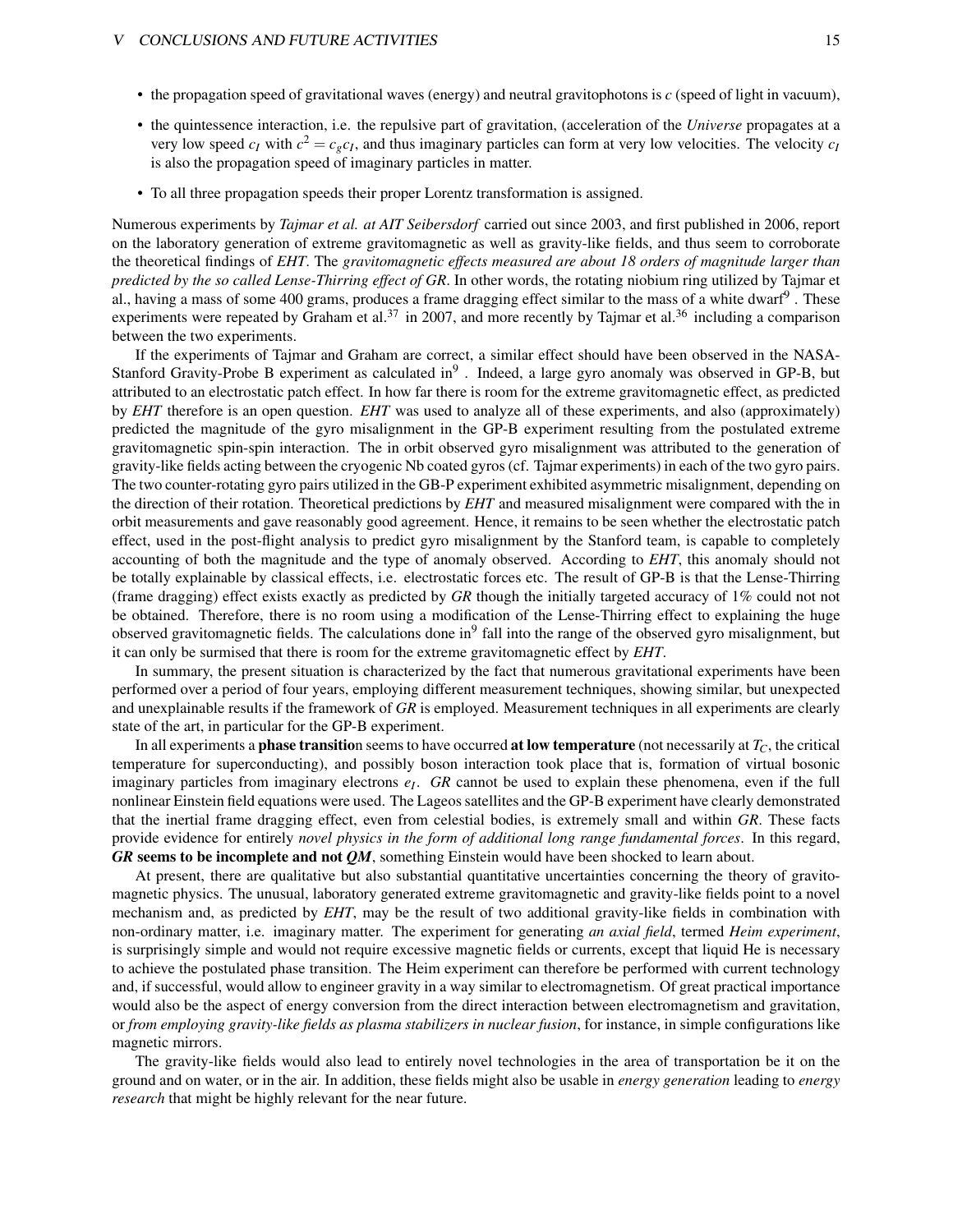The theoretical work to be performed needs to focus on both the fundamental aspects of the symmetry groups as well as on determining the technical and experimental details in order to experimentally realize the proposed axial field. Naturally, many theoretical questions remain open concerning the six fundamental forces as well as in particular the role and the interaction scenarios of the postulated imaginary matter.

Most important, spacetime is supposed to have an active role being part of the physical system that means, propellantless propulsion would interact with the spacetime field exchanging energy and momentum. Such a space propulsion system would in principle lead to a minuscule acceleration of the *Universe*, though in practice this acceleration would hardly be noticeable, in the same way the momentum change of a rowing boat, impeded by its sculls to the total momentum of the water of the ocean, would remain undetectable.

## VI. Acknowledgment

This paper is dedicated to Dr. William Berry (ret.), head of Aerothermodynamics and Propulsion Division, ESA-ESTEC, Noordwijk, The Netherlands on the occasion of his 75th birthday.

The assistance by M.Sc. O. Rybatzki, Faculty Karl-Scharfenberg, Univ. of Applied Sciences, Salzgitter Campus in preparing the figures is gratefully acknowledged.

The authors are grateful to Prof. Dr. M. Tajmar, KAIST Seoul, Korea for providing measured data as well as for numerous comments regarding comparisons between *EHT* and the gravitomagnetic experiments.

The authors are most grateful to Prof. P. Dr. Dr. A. Resch, director of the Institut für Grenzgebiete der Wissenschaft (IGW), Innsbruck, Austria for his support in writing this paper.

The second author is indebted to his colleague Prof. Thomas Waldeer, Ostfalia Univ., Suderburg for proofreading the paper and suggesting improvements.

## References

<sup>1</sup>Seifert, H. (ed.).: *Space Technology*, Wiley 1959.

<sup>2</sup>Corliss, R. C.: *Propulsion Systems for Space Flight*, McGraw-Hill 1960.

<sup>3</sup>Hathway, G.D.: *Gravitational Experiments with Superconductors: History and Lessons*, Chap. 5, in M.G. Millis, E.W. Davis (eds.) : *Frontiers in Propulsion Science*, American Institute of Aeronautics and Astronautics 2009, and Davis, E.W., Chaps. 4 and 15.

<sup>4</sup>Loll, R. : *The Emergence of Spacetime or Quantum Gravity on Your Desktop*, arXiv:0711.0273v2, 16 April 2008.

<sup>5</sup>Ambjorn,J., Jurkiewicz, J., R. Loll: *The Self Organizing Quantum*, Scientific American, August 2008.

<sup>6</sup>Ambjorn,J., Jurkiewicz, J., R. Loll: *Quantum Gravity: the art of building spacetime*, Chap. 18 in *Quantum Gravity*, ed. D. Oriti, Cambridge Univ. Press, 2009.

<sup>7</sup>Sarkar, U.: *Particle and Astroparticle Physics*, Taylor&Francis 2008.

<sup>8</sup>Hasinger, G.: *Das Schicksal des Universums*, Goldmann 2009.

<sup>9</sup>Dröscher, W., J. Hauser: *Gravity-Like Fields and Space Propulsion Concepts*, AIAA 2008-5124, 44th AIAA/ASME/SAE/ASE, Joint Propulsion Conference & Exhibit, Hartford, CT, 20-23 July 2008, 19 pp.

<sup>10</sup>Hauser, J., Dröscher,W., : *Emerging Physics for Space Propulsion Science*, Space, Propulsion & Energy Sciences International Forum SPESIF-2010, American Institute of Physics, Conference Proceedings, 978-7354-0749-7/10, 15 pp.

<sup>11</sup>Hauser, J., W. Dröscher, W.,: *Review of Emerging Physics for Novel Space Propulsion Science: Physics of Extreme Gravitomagnetic and Gravity-Like Fields*, to be submitted to Journal of Progress in Aerospace, 2010.

<sup>12</sup>Hobson, M.P., G. Efstathiou, A.N. Lasenby: *General Relativity*, Cambridge Univ. Press, 2006.

<sup>13</sup>Smolin, L.: *Atoms of Space and Time*, Scientific American, January 2004.

<sup>14</sup>Dröscher,W., J. Hauser: *Current Research in Gravito-Magnetic Space Propulsion*, Paper O-42, 7th International Symposium on Launcher Technologies, 2-5 April 2007, Barcelona, Spain, 16 pp.

<sup>15</sup>Dröscher,W., J. Hauser: *Advanced Propulsion Systems from Artificial Gravitational Fields*, AIAA 2007-5595, 43th AIAA/ASME/SAE/ASE, Joint Propulsion Conference & Exhibit, Cincinnati, OH, 8-11 July 2007, 15 pp.

<sup>16</sup>Dröscher,W., J. Hauser: *Spacetime Physics and Advanced Propulsion Concepts*, AIAA 2006-4608, 42nd AIAA/ASME/SAE/ASE, Joint Propulsion Conference & Exhibit, Sacramento, CA, 9-12 July 2006, 20 pp., (available as revised extended version 20 August 2006 at www.hpcc-space.de).

<sup>17</sup>Dröscher,W., J. Hauser: *Guidlines for a Space Propulsion Device*, AIAA 2004-3700, 40th AIAA/ASME/SAE/ASE, Joint Propulsion Conference & Exhibit, Fort Lauderdale, FL, 11-14 July 2004, 27 pp.

<sup>18</sup>Modanese G., *oral communication*, 30 May 2010 during a meeting at Institut für, Grenzgebiete der Wissenschaft, Innsbruck, Austria.

<sup>19</sup>Stanford University: *Gravity Probe B Final Report*, einstein.stanford.edu, December 2008.